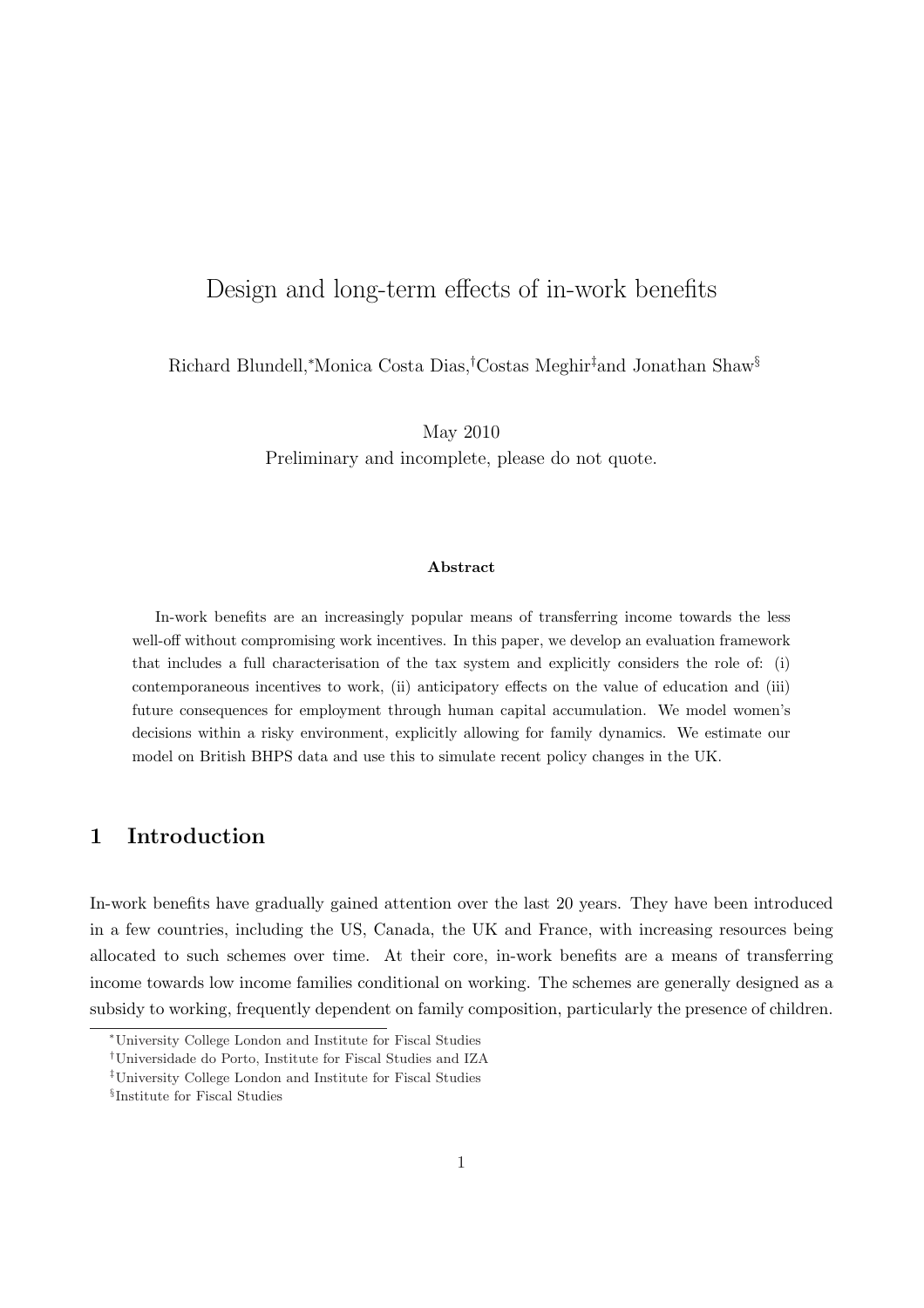Commonly, the objective is to alleviate poverty whilst simultaneously mitigating some of the adverse effects other benefits have on the incentives to work.

In-work benefits target unskilled workers and families with children. These two groups are expected to face a comparatively high level of unemployment, with unemployment insurance and redistributive instruments making up for the lack of earnings. Parents of young children are particularly at risk of experiencing substantial costs of working: they may be entitled to especially generous benefits if on low income, may face high fixed costs of working in the form of childcare costs and may value highly their off-work time. They may also face very high marginal tax rates while working due to rapid phasing-out of substantial benefits (taper rates). If combined with high elasticities of labour supply, the high taper rates may lead to substantial changes in how much the individuals are willing to work and, in the limit, on whether they want to participate in the labour market at all.

Some empirical and theoretical studies have contributed to our understanding of the impacts of in-work benefits. Most of the attention has been on how they affect work incentives and labour supply. In a seminal paper, Saez (2002) showed that the optimal design of in-work benefits depends on how responsive individuals are at the intensive (hours of work) and extensive (whether to work) margins. Hotz and Scholz (2003) review the literature on the effects of the Earned Income Tax Credit, the main US transfer scheme to the (working) poor. Card and Robins (2005) assess the effects of the Canadian Self Sufficiency Project using experimental data, again on employment outcomes. For the UK, Blundell and Hoynes (2004), Brewer et al. (2007) and Francesconi and van der Klauuw (2007) assess the employment effects of the Working Families' Tax Credit reform of 1999. Most studies find positive employment effects of in-work benefits. Some more recent studies in a special issue of the Economic Journal have looked at outcomes outside the labour market. Grogger and Karoly (2009) review the experiemental evidence in North America and study the effects of in-work benefits on marriage, divorce and fertility. Francesconi, Rainer and van der Klauuw (2009) study the effects on a similar set of variables of welfare reforms in the UK. Gregg, Harkness and Smith (2009) focus on lone parents and mental and health well-being of mothers as well as children outcomes, again for the UK.

In this paper we aim to contribute to the understanding of the effects of welfare systems as a whole and in-work benefits in particular. Our analysis is centred on women as they are more responsive to changes in working incentives and transfer mechanisms. In line with the latest literature, we acknowledge that the generosity of in-work benefits may affect life-cycle decisions other than employment. In particular, the value of education may be affected by a contemporaneous increase in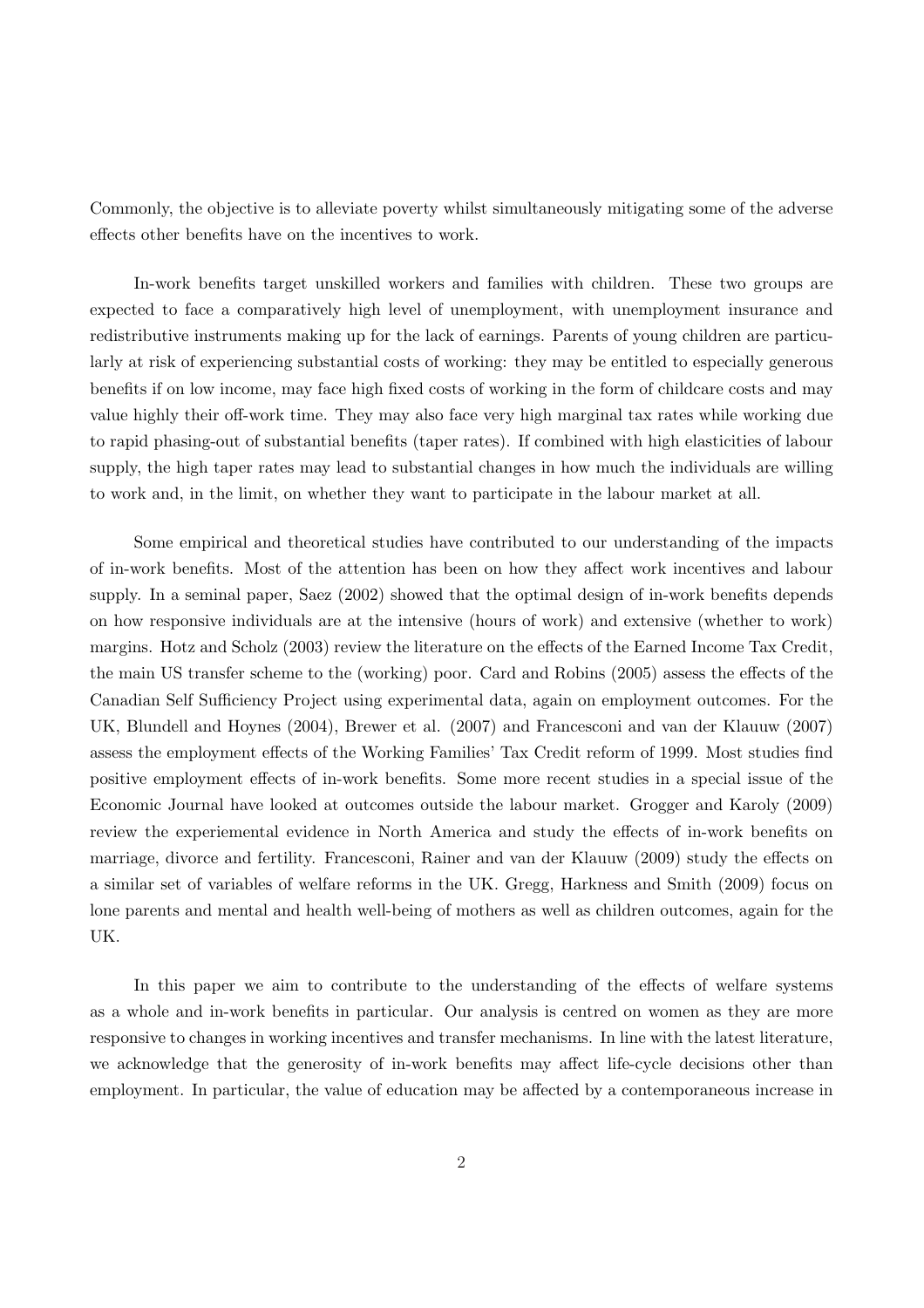the value of the outside option (being employed), the additional insurance mechanism that in-work benefits may represent, and the dynamic consequences of working and gaining experience on future employment and earnings. We also realise that dynamic links may be of great importance in welfare evaluation. Reactions in anticipation to being directly affected by a new policy may accentuate its effects. This is the case of changes in education decisions driven by expected changes in its returns induced by the alterations in the policy environment. The insurance component of these schemes may also be substantial. It may partially protect against bad income shocks, possibly encouraging individuals to remain in work for longer and boosting labour market attachment.

We propose an evaluation model for policy analysis that accounts for the sources of change in working incentives introduced by transfer schemes:  $(i)$  the contemporaneous relative values of working and education,  $(ii)$  the dynamic links in individual decisions, responsible for anticipatory and future changes in the relative values of working and education, and *(iii)* the role of insurance. In a parallel paper we add feedback effects to the analysis here.

Ours is a life-cycle model of education investment, labour supply and human capital formation. Decisions are taken in a risky environment by risk-averse agents. We study female decisions as they are most responsive to policy instruments given the natural course of life events affecting their cost of working and returns from education. Crucial for them, we consider changes in family composition taking place over the life-cycle, including partnering, separation and fertility. These occurrences may have great consequences for the cost of working, labour market attachment and value of future work and therefore, in retrospect, education investments. However, we do not address the consequences of in-work benefits on family formation. These are exogenously determined in our model.

We apply our model to assess the impact of UK in-work benefits and their reforms. In-work (i.e. work-contingent) benefits were first introduced in the UK in 1971 with the Family Income Supplement. Several changes have occurred over time, with the scheme being re-labeled as Family Credit in 1988 and Working Families' Tax Credit in 1999, and then split into the Child Tax Credit and Working Tax Credit in 2003. Generosity has generally increased over time, with the value of awards increasing and eligibility extended to more families, at least partly through reductions in the rate at which awards were tapered away. More details of the UK tax system are given in Section 6.

In what follows, section 2 discusses the model, section 3 describes the data used for estimation, section 4 discusses the two main identification problems, leaving a full description of the estimation procedure and choice of moments to Appendix B, section 5 presents estimates of the structural parameters, section 6 describes the UK transfer system and how it has changed over the past 20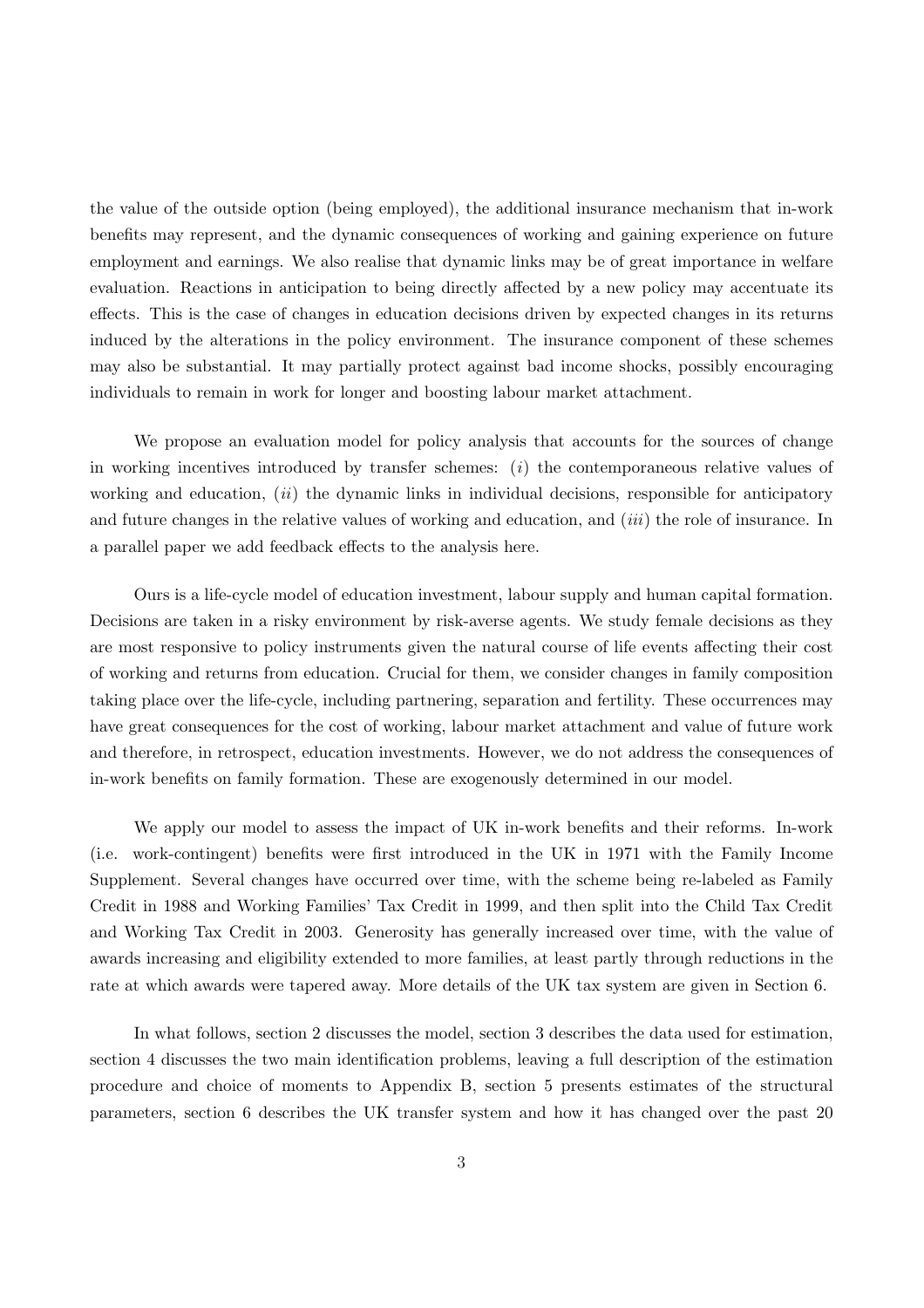years, section 7 contains a description of the experiments we run and simulated results, and finally section 8 draws some conclusions.

# 2 The model

This section presents and discusses the life-cycle model of female education, employment and savings used to assess the effects of tax credits on education investments, working, income distribution and, ultimately, well-being.

## 2.1 Overview of the model

The life-cycle of females is split into three stages corresponding to education, working and retirement, all mutually exclusive activities. The decision process is modeled from the age of 17, for risk averse individuals in an uncertain environment.

Education investments are settled at the age of 17. We consider three education levels: basic, secondary and university. We formalise the idiosyncratic direct monetary costs of education to depend on initial individual and parental assets. Other costs include foregone earnings and (dis)taste for education.

Upon completion of education, the woman moves into the working life. This is an absorbent state, meaning that returning to education is ruled-out. In each period of her working life, the woman decides on how much to work and consume. We allow for three levels of working, corresponding to unemployment, part and full time employment, respectively 0, 20 and 40 hours of work per week. A by-product of working is human capital, accumulated through learning-by-doing while employed and eroded while unemployed. Realised hourly earnings depend on education attainment, accumulated human capital and idiosyncratic persistent productivity shocks, interpreted as health shocks.

Finally, retirement is an absorbent state, arising with perfect certainty at the age of 60. To face reduced income after retirement, women accummulate savings during their working life. For simplicity it is assumed that individuals live for another 10 years after retirement.

Education, employment and savings decisions are optimal from the perspective of an inter-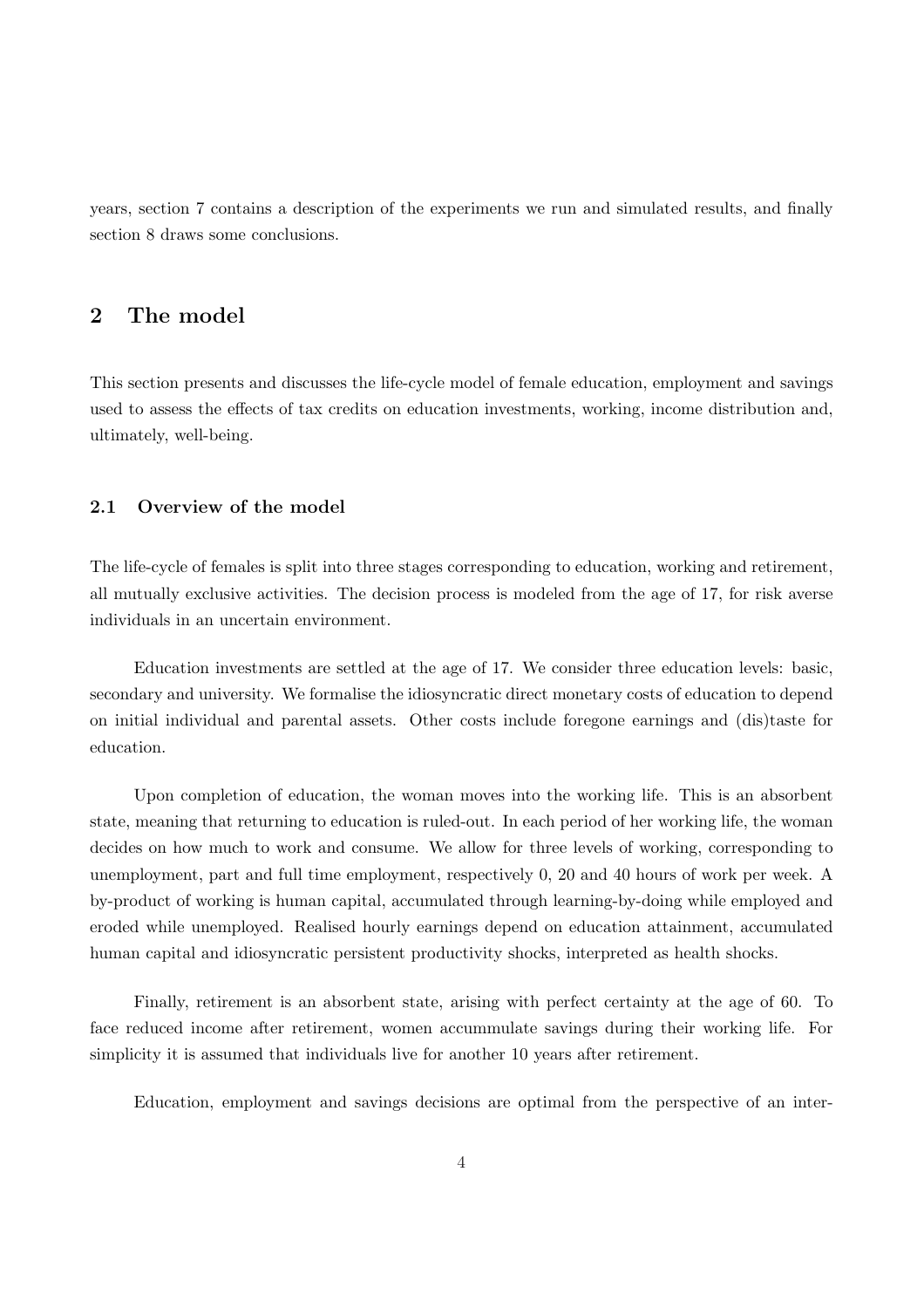temporal problem. The decision process is embedded in a rich context characterised by contemporaneous costs and possible restrictions, contemporaneous and long-lasting returns, other dynamic elements that may affect returns, uncertainty and a detailed policy environment.

An important determinant of education and labour supply decisions is the dynamics of family composition. While generally absent from the discussion of men's education and working life, familyrelated considerations are empirically most relevant in the case of women. Crucial to our analysis, the effects of transfer systems will not be independent from the process of family formation and how it determines the value of human capital and working. We therefore explicitly model the dynamics of family composition, allowing for partnering, separation and the arrival of a child. For simplicity, variation in family composition is assumed exogenous to the decision process.

We consider two forms of income uncertainty, both affecting the returns from human capital investments. One is the stochastic process of family composition. The second source of uncertainty is described by unpredictable productivity changes capturing, say, health status. It is directly transmitted into earnings and may lead to job loss.

Both women and their potential partners are heterogeneous with respect to a number of characteristics. These can be observable or unobservable to third parties, including the policy maker. They include age, education, working experience, employment status, savings (pooled in couples) and family composition variables, all observable, as well as productivity levels and preferences for working and education, considered unverifiable by third parties.

The chances of future adversity generate precautionary behaviour and a demand for insurance. However, imperfect observability of individual characteristics and choices will lead to incompleteness in insurance markets. Policy instruments such as unemployment benefits or wage subsidies may provide partial insurance against income variation, while savings and human capital accumulation are forms of self-insurance that the individual may exploit.

As should be clear by now, there are several dynamic elements in the model. First, the life-long process of human capital formation depends of education investment at the start of life and working decisions throughout adulthood. Education equips the individual with new, different skills, with life-long consequences for the type of human capital she supplies. Working is also an investment in human capital through the accumulation of experience. The returns to human capital investments are secured in future working spells. Second, savings allow for a smooth consumption path and insure against periods of adversity or when working is overly costly. And third, family composition changes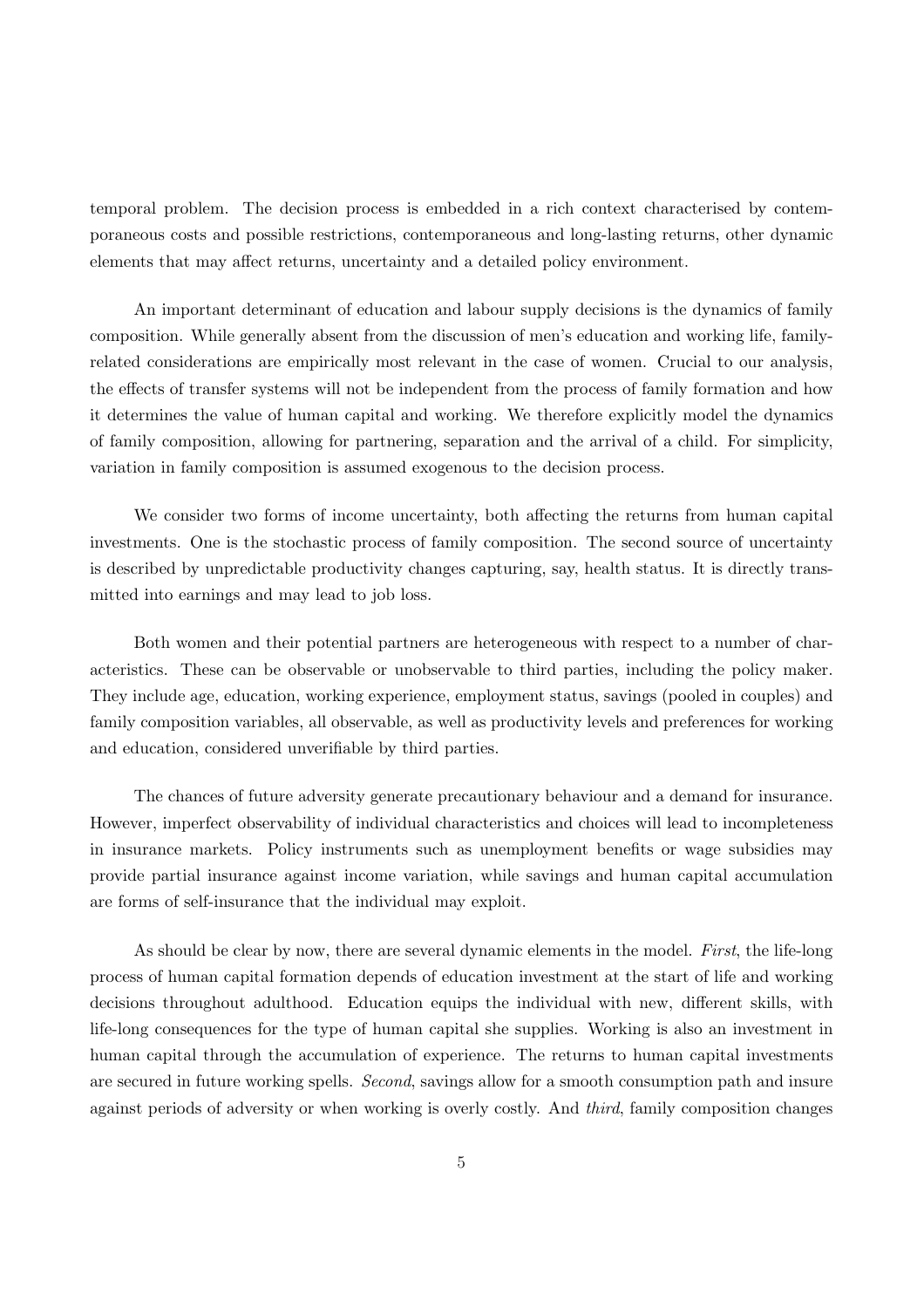over the course of working life, with the possibility of marriage, divorce and child-bearing.

We consider the presence of credit constraints during the female's working life. Not only may credit constraints directly affect employment in the face of very high costs of working, they may retrospectively feed under-investments in education if the investment increases the likelihood of being constrained in the future. Public interventions may reduce the incidence of binding constraints by transferring resources across periods of life.

A final major feature of our model is the explicit inclusion of a complex transfer system resembling those typical of developed countries. Two major components of these systems are: (i) progressive tax rates, and (ii) generous means-tested benefits tapered away as income increases. Together, these two instruments may significantly affect disposable income at different stages of the life-cycle, the returns from human capital investment and exposure to income risk. Thus, they are not fully understood without a detailed description of the individual decision process. Moreover, their effects depend on how they interact with other policy instruments in changing working and education incentives and in what margins of the distribution of workers.

We reproduce the UK personal tax and benefits system, including the exact schedule of income taxes, social security contributions and local taxes, unemployment insurance, income support, housing and council tax benefits, child and childcare banefits as well as tax credits.

We now formally detail the elements of the model.

#### 2.2 State Space

We split the state space into three parts. The first,  $X_{iat}$ , contains the observed idiosyncratic information for a woman i aged a at time t. The second,  $\Omega_{iat}$  contains the unobserved idiosyncratic information for the same woman and time. And the third,  $\Pi_t$ , contains information on aggregate prices and transfer mechanisms at time t.

X contains observable information on the woman's education, experience and previous activity, presence of a partner, his education, experience and previous employment status, presence of a child and her age, family savings and parents' assets when she was 17.

 $\Omega$  contains information on the woman's and man's (if present) productivity levels and prefer-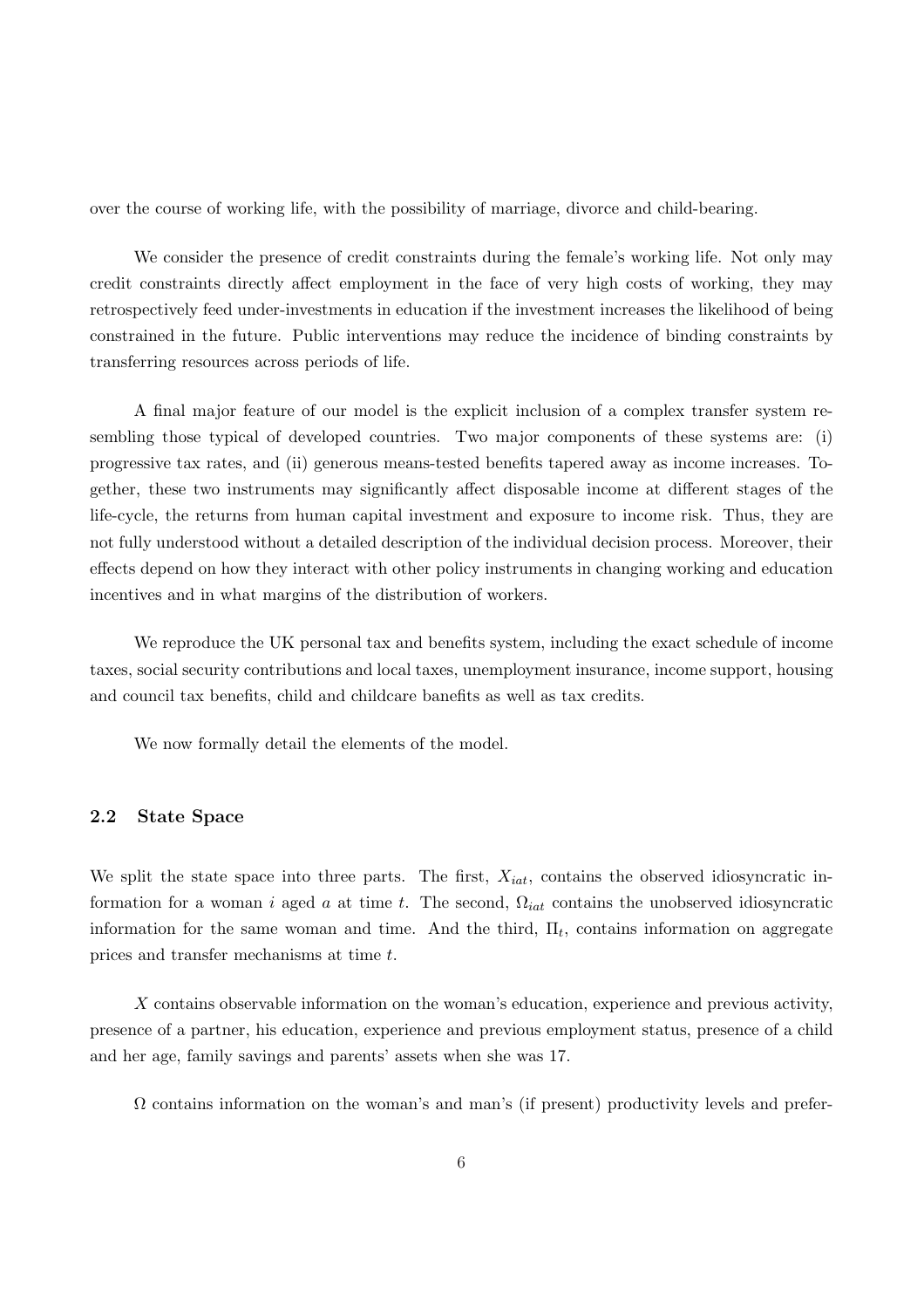ences for working.

Π contains information on women's and men's wage rates, childcare costs, the risk-free interest rate and current design of the tax and benefit system.

In all that follows, we use the superscripts  $\binom{m, k, p}{r}$  to denote the man's, child's and parents' information, respectively. Variables without a superscript represent either female or family information. With no loss of generality, we focus the discussion on one generation, making  $a$  and  $t$  equivalent in terms of information. We therefore omit the index  $t$  for simplicity of notation. Capital letters are reserved to denote prices, vectors or matrices and functions. Greek letters are used to represent unobserved information and model parameters.

## 2.3 Family composition

Family composition varies exogenously over time. Two types of changes may occur: (i) arrival or departure of a child; and *(ii)* arrival or departure of a partner.

We discuss the former first. For simplicity, we cap the maximum number of children to one per family at each moment in time. The probability of a child leaving is modeled as dependent on the age of the child only: it is zero for a child younger than 18 and jumps to one when the child turns 18 years old. The arrival rate of newborns is positive only in childless families. It is modeled as a function of the observed variables,  $X_{ia}$ . More specifically:

$$
P\left(d_{ia}^k = 1 | d_{ia-1}^k = 0, X_{ia-1}\right) = P\left(d_{ia}^k = 1 | d_{ia-1}^k = 0, a, s_i, d_{ia-1}^m, l_{ia-1}^m\right)
$$
\n(1)

$$
P\left(d_{ia}^k = 0 | d_{ia-1}^k = 1\right) = \begin{cases} 0 & \text{if } a_{ia}^k < 18\\ 1 & \text{if } a_{ia}^k = 18 \end{cases}
$$
 (2)

where  $(d^k, d^m)$ are dummy variables representing the presence (if equal 1) or absence (if equal 0) of a child and partner, respectively, a is age, s is female education,  $l^m$  is a dummy representing the partner's working status and  $a^k$  is age of the child.

The age of the child,  $a^k$ , evolves deterministically:

$$
a_{ia}^k = a_{ia-1}^k + 1. \t\t(3)
$$

The men's problem is viewed from the women's perspective and thus partly depends on her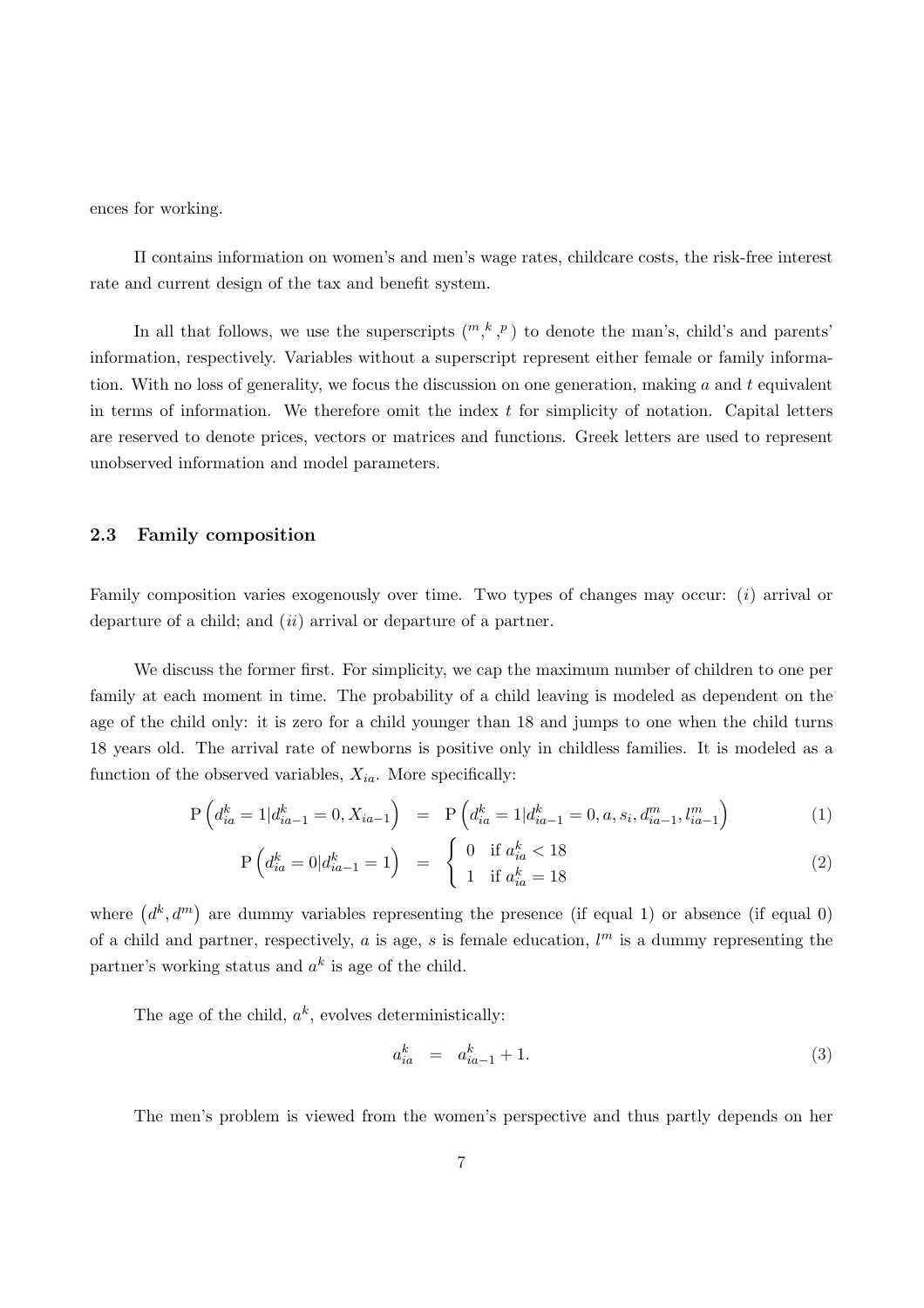characteristics. He is characterised by three features: educational attainment,  $s^m$ , employment status,  $l^m$ , and earnings if employed  $w^m$ . The odds of a woman finding a man  $(s^m, l^m, w^m)$  depends on X:

$$
P\left[s_{ia}^m, l_{ia}^m, w_{ia}^m | d_{ia-1}^m = 0, X_{ia-1}\right] =
$$
  
\n
$$
P\left[s_{ia}^m | d_{ia-1}^m = 0, X_{ia-1}\right] P\left[l_{ia}^m | d_{ia-1}^m = 0, s_{ia}^m, X_{ia-1}\right] f_{w^m} \left(\left(w_{ia}^m | d_{ia-1}^m = 0, s_{ia}^m, l_{ia}^m, X_{ia-1}\right)\right]
$$

where the first term after the equals sign represents the probability of drawing a man with education  $s^m$  for a single woman with characteristics X, the second term represents the probability that this man is working and the third term is the density of his productivity level. We further assume that the chances of finding a man of education  $s^m$  depends on the woman's age, education and whether she has a child:

$$
P\left[s_{ia}^m \left| d_{ia-1}^m = 0, X_{ia-1} \right] \right] = P\left[s_{ia}^m \left| d_{ia-1}^m = 0, a, s_i, d_{ia-1}^k, a_{ia-1}^k \right] \right]. \tag{4}
$$

Men are either in full time employment or unemployed, corresponding to  $l<sup>m</sup>$  being 40 or 0 hours per week, respectively. The employment status and earnings distribution of a newly wed man depend on the characteristics of his spouse. We assume that, conditional on his education, only the woman's age is correlated with employment status and earnings,

$$
P\left[l_{ia}^m = 40 \middle| d_{ia-1}^m = 0, s_{ia}^m, X_{ia}\right] = P\left[\nu_{ia}^m > H_0\left(a, s_{ia}^m\right)\right] \tag{5}
$$

$$
\ln w_{ia}^m = \ln W_{s^m}^m + \alpha_{s^m}^m \ln(a) + v_{s^mia}^m \tag{6}
$$

 $(\nu^m, H_0)$  are the unexplained and explained parts of the man's working selection process, respectively,  $W_{s^m}^m$  is the market wage for men of education  $s^m$ ,  $\alpha_{s^m}^m$  measures his returns to experience by education  $s^m$ , and  $v_{s^m}^m$  is his idiosyncratic productivity level, with a distribution that again varies with  $s^m$ .

The probability of a man leaving depends on the family's characteristics,

$$
P\left[d_{ia}^m = 0 \middle| d_{ia-1}^m = 1, X_{ia-1}\right] = P\left[d_{ia}^m = 0 \middle| d_{ia-1}^m = 1, s_{ia-1}^m, a, s_i, d_{ia-1}^k, a_{ia-1}^k\right].
$$
 (7)

## 2.4 Men's employment and earnings in ongoing couples

Men's employment and earnings are formalised as a reduced form selection model similar to the working selection model described for newly matched men. We allow for persistence in employment status and productivity as follows,

$$
P\left[l_{ia}^{m} = 40 \left| d_{ia-1}^{m} = d_{ia}^{m} = 1, X_{ia}\right]\right. = P\left[\nu_{ia}^{m} > H_{1}\left(a, s_{ia}^{m}, l_{ia-1}^{m}\right)\right]
$$
\n
$$
\ln w_{ia}^{m} = \ln W_{s^{m}t}^{m} + \alpha_{s^{m}}^{m} \ln(a) + \nu_{s^{m}ia}^{m}
$$
\n
$$
v_{s^{m}ia}^{m} = v_{s^{m}ia-1}^{m} + \varepsilon_{s^{m}ia}^{m}
$$
\n
$$
(8)
$$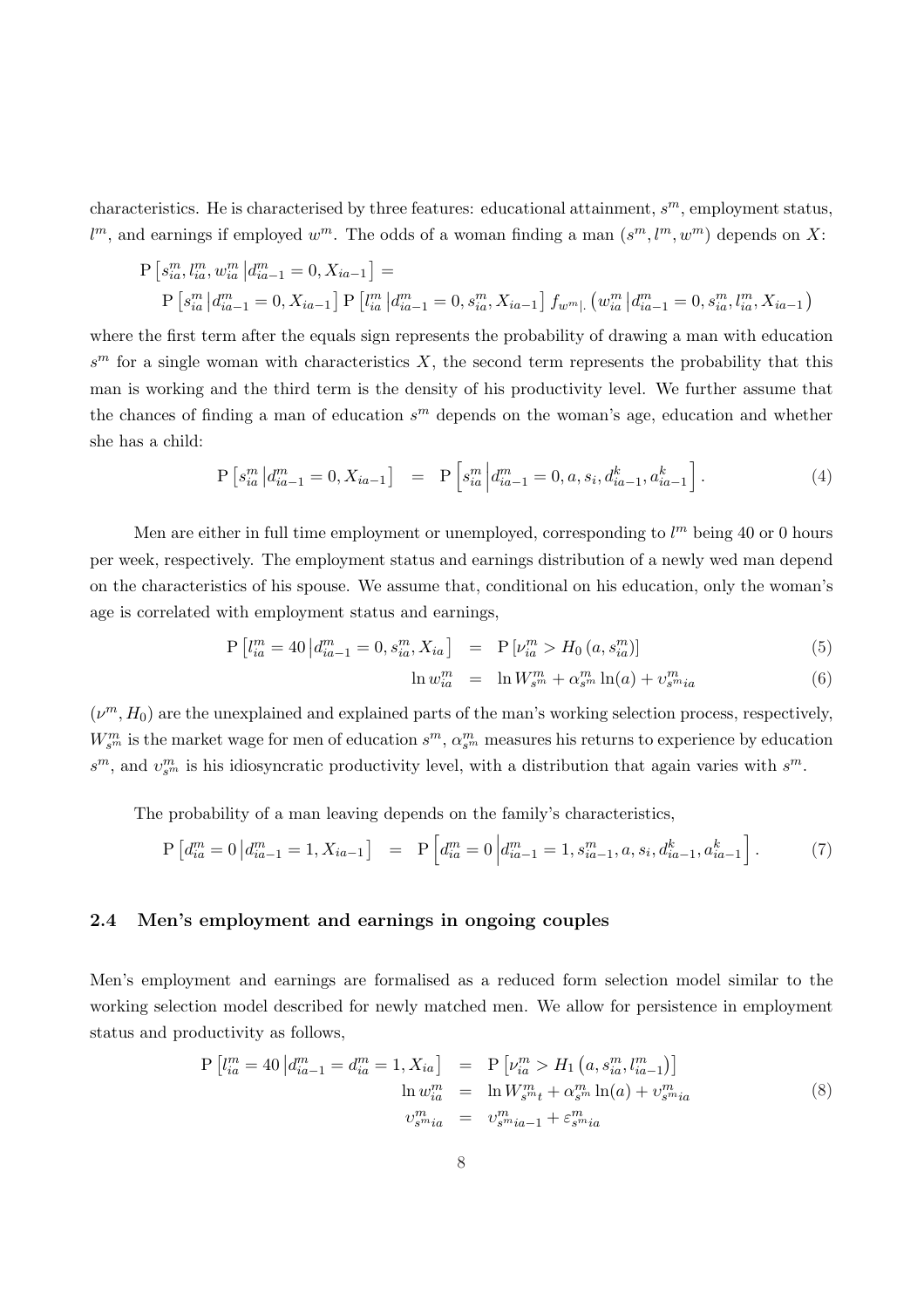$H_1$  represents the explained part of the working decision, a function of previous employment status. Unobserved productivity,  $v_{s^m}^m$ , may be related to preferences for working,  $\nu^m$ .  $v_{s^m}^m$  follows a random walk process with innovation  $\varepsilon_{s^m}^m$ , assumed serially uncorrelated and iid within education groups, but its distribution may depend on  $s^m$ .

#### 2.5 Women's earnings

Women's earnings follow a dynamic process similar to that of men except that work experience is followed for her:

$$
\ln w_{ia} = \ln W_s + \alpha_s \ln(e_{ia} + 1) + v_{sia}
$$
  
\n
$$
v_{sia} = v_{sia-1} + \varepsilon_{sia}
$$
\n(9)

where w is earnings, a function of the market wage rate for her educational level,  $W_s$ , accumulated experience,  $e$ , and idiosyncratic unobserved productivity,  $v$ . Unobserved productivity is a random walk with an iid innovation  $\varepsilon$ . The distributions of both  $v$  and  $\varepsilon$  are education-specific.

#### 2.6 Women's inter-temporal decision problem during working life

At any point a in her *working life*, the woman chooses the optimal level of consumptionn and labour supply depending on the state of her world as characterised by  $(X_{ia}, \Omega_{ia}, \Pi)$ . The decision involves the consideration of the present costs and benefits of her actions as well as potential future consequences. Her inter-temporal problem is:

$$
V_{ia}(X_{ia}, \Omega_{ia}; \Pi) = \max_{\{c,l\}_{a,...A}} \mathbb{E} \left\{ \sum_{\alpha=a}^{A} \beta^{\alpha-a} U(c_{i\alpha}, l_{i\alpha}; X_{i\alpha}, \Omega_{i\alpha}) \middle| X_{ia}, \Omega_{ia}, \Pi \right\}
$$
(10)

where V is the optimum discounted value of present and future life-time utility,  $\beta$  is the discount rate and U is the current flow of utility, a function of family consumption  $(c)$ , woman's labour supply  $(l)$  and the state space. In the optimisation problem, c is a continuous decision variable while l may assume three different alternative values, 0, 20 and 40 for the number of hours of work per week if the woman is unemployed, in part-time or in full-time employment, respectively.

We adopt a CRRA specification for contemporaneous utility,  $U$ ,

$$
U\left(c_{ia}, l_{ia}; X_{ia}, \Omega_{ia}\right) = \frac{\left(c_{ia}/n_{ia}\right)^{\mu}}{\mu} \exp\left\{\widetilde{U}\left(l_{ia}, d_{ia}^m, l_{ia}^m, d_{ia}^k, a_{ia}^k\right) + \theta_i(l_{ia})\right\} \tag{11}
$$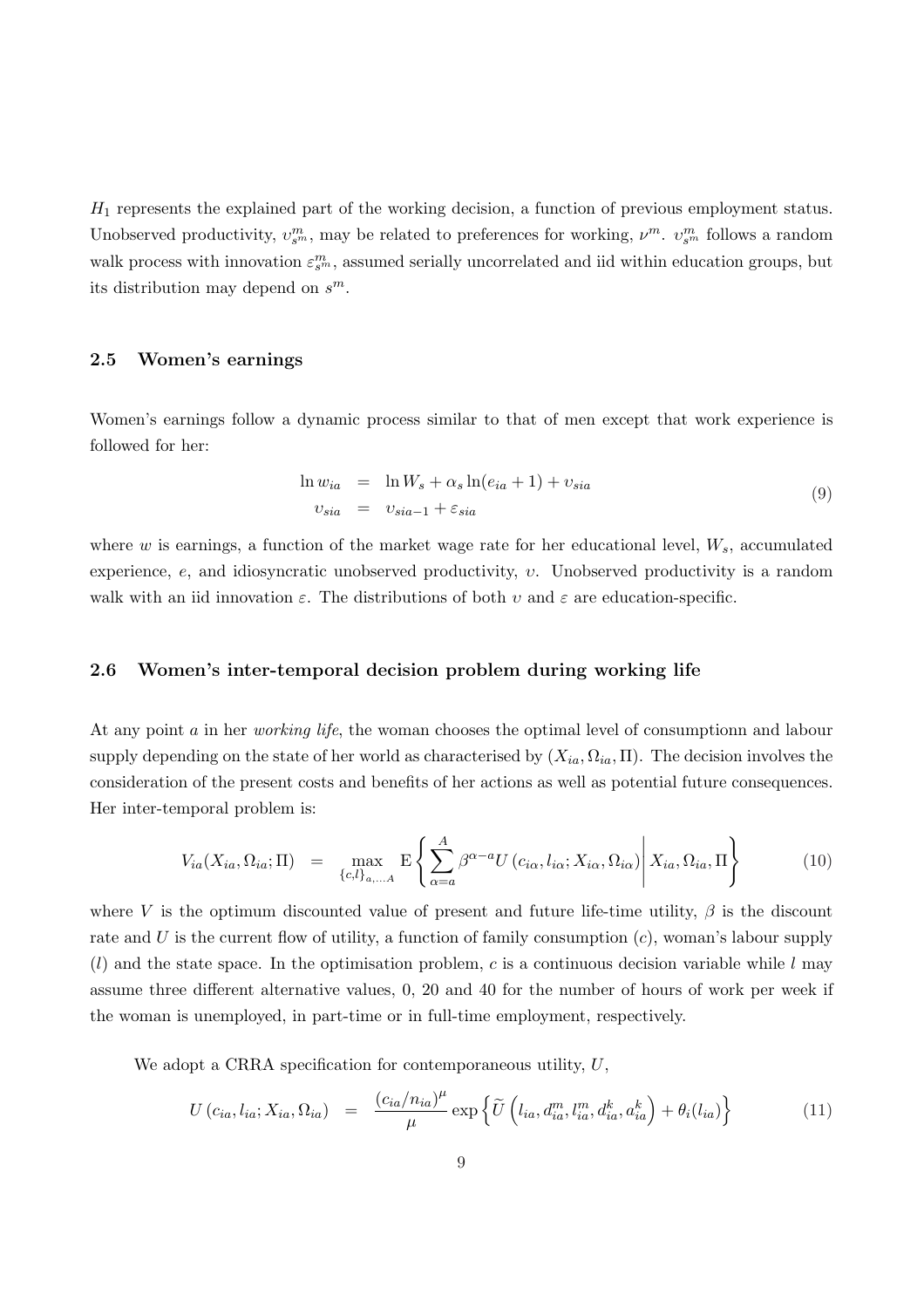where n represents equivalised family dimension,  $\mu$  is the risk aversion (or inter-temporal substitution) parameter,  $\theta$  is the woman's taste type or her permanent preferences for staying out of unemployment, both in work or studying, and  $\nu_l$  is the transitory taste for activity l, normalised to zero for unemployment. The function  $\tilde{U}$  is the utility cost of working as determined by family composition and employment status.

Optimisation is subject to a number of restrictions including the budget constraint, the dynamics of the state space and the terminal conditions. We now describe each of them.

The budget constraint follows the typical dynamic form,

$$
k_{ia+1} = R_t k_{ia} + y_{ia} - c_{ia}
$$
 (12)

where  $R$  is the risk-free interest rate and  $y$  is net family income. Families are assumed to be credit constrained during their working period but borrowing is considered during education time to cover fees. Borrowing constraints are most important among low income families with high incidence of unemployment,

$$
k_{ia+1} \geq \min\{0, Rk_{ia}\}.
$$

Family income is determined by female and male employment status and earnings together with current taxes and benefits. An important source of working costs is childcare. We assume that young children need childcare from either their parents or a third party. We explicitly consider the existence of childcare costs incurred by working mothers of children younger than 5 or full-time working mothers of children aged 5 to 10. Formally,

$$
y_{ia} = l_{ia}w_{ia} + d_a^m [l_{ia}^m w_{ia}^m] - T(a_i, l_{ia}, w_{ia}, d_{ia}^m, l_{ia}^m, w_{ia}^m, d_{ia}^k, a_{ia}^k, C_{ia}^k (a_{ia}^k)) - C_{ia}^k (a_{ia}^k)
$$

where  $T$  is the family's tax liability (net of benefits), which is designed to reproduce closely the UK's transfer system.  $C^k$  is childcare costs, the total being proportional to the woman's working hours and a function of the child's age. The woman's earnings process is defined in equation (9). The man's working income is determined by the selection model  $(5)-(6)$  for newly matched men or  $(8)$  for men in on-going couples.

While employed, the woman accumulates experience depending on hours worked. The *rule of* experience accumulation is,

$$
e_{ia+1} = e_{ia} + \mathbf{1} \left( l_{ia} = F \right) + \lambda_P \mathbf{1} \left( l_{ia} = P \right) - \lambda_U \mathbf{1} \left( l_{ia} = U \right) e_{ia} \tag{13}
$$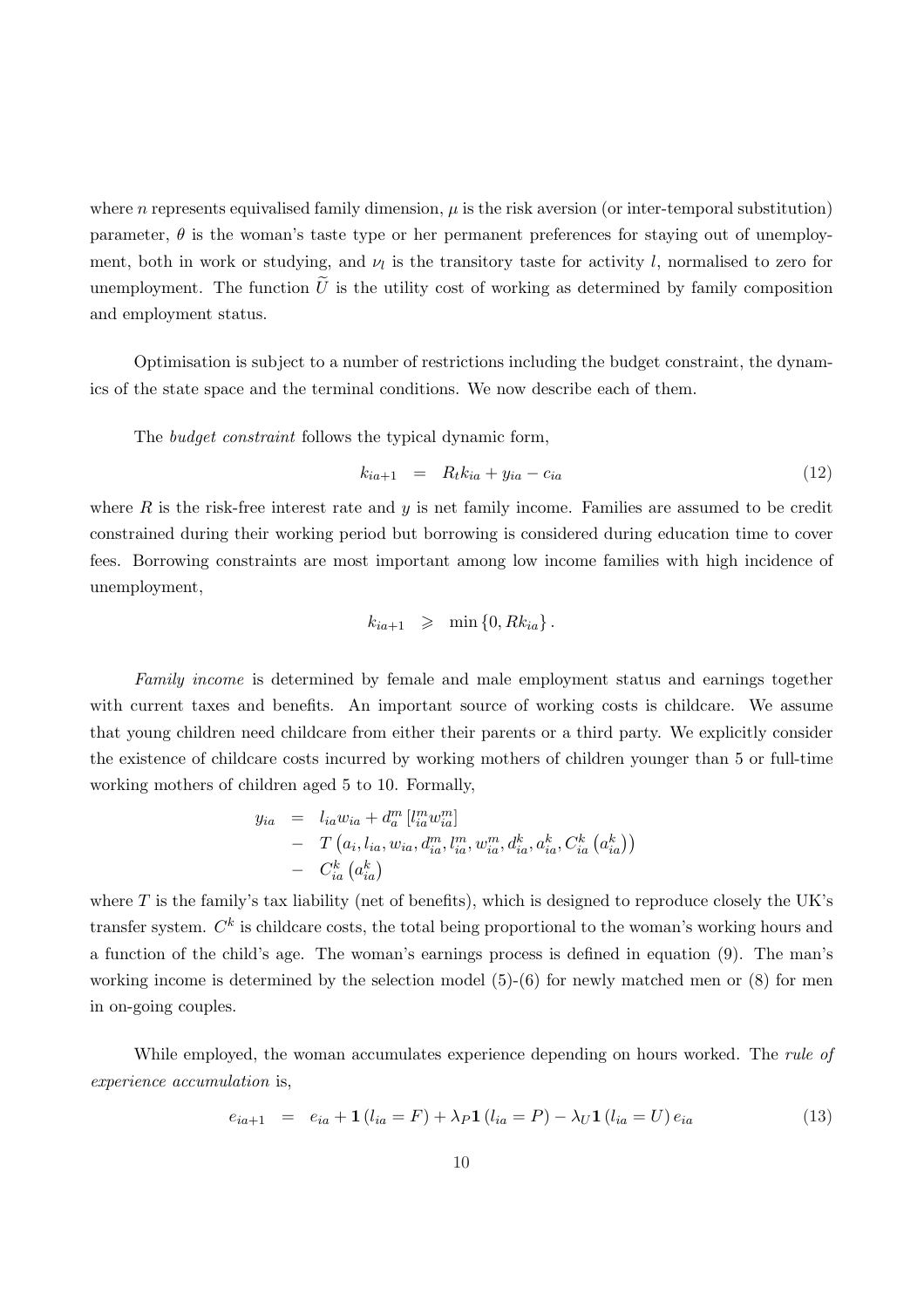where  $\lambda_P$  is the fraction of experience accumulation if in part-time as opposed to full-time employment and  $\lambda_U$  is the depreciation rate while unemployed.

The optimisation problem is also subject to the *dynamics of family formation* as described in equations  $(1), (2), (4)$  and  $(7)$ .

Finally, the terminal condition is

$$
k_{i60} > 0
$$

while initial conditions are specified below with the educational decisions.

## 2.7 Women's education

We consider three levels of education, basic  $(s = 1)$ , secondary  $(s = 2)$  and university  $(s = 3)$ , completed at 16, 18 and 21 years of age respectively. Investments in education are decided upon just before the woman turns 17. Adult, independent life starts at the age of 19. In the model, this is when the young adult starts taking responsability for her costs of living. Working life starts at 19 for those not enrolling into university education, or 22 for university graduates. It is an absorbing state: the model does not contemplate the possibility of moving back into education. We denote by  $a_s$  the age at which the woman enters the labour market depending on education attainment, s.

Education decisions depend on the information available to the woman turning 17. It includes parental background, measured by parental assets  $(k^p)$ , individual assets  $(k)$ , permanent taste type  $(\theta)$ , specific taste for education of level s  $(\varpi_s)$  and an idiosyncratic monetary component of assets at entrance into working life with education s,  $(\epsilon_s)$ .

At the moment of making her education choice, the woman is perfectly informed about its direct monetary and utility cost. She knows her level of assets at entrance into the working life, a combination of assets owned at 17, parental transfers as a function of their own assets, education investments and an idiosyncratic component  $\epsilon_s$ . She also knows her preferences for studying as compared with other activities. But she has only partial information about her returns from the investment: she knows her productivity in each type of skill up to her preferences for working only,  $\theta$ . Precise information is revealed once she enters the labour market, at 19 or 22 depending on education achievement.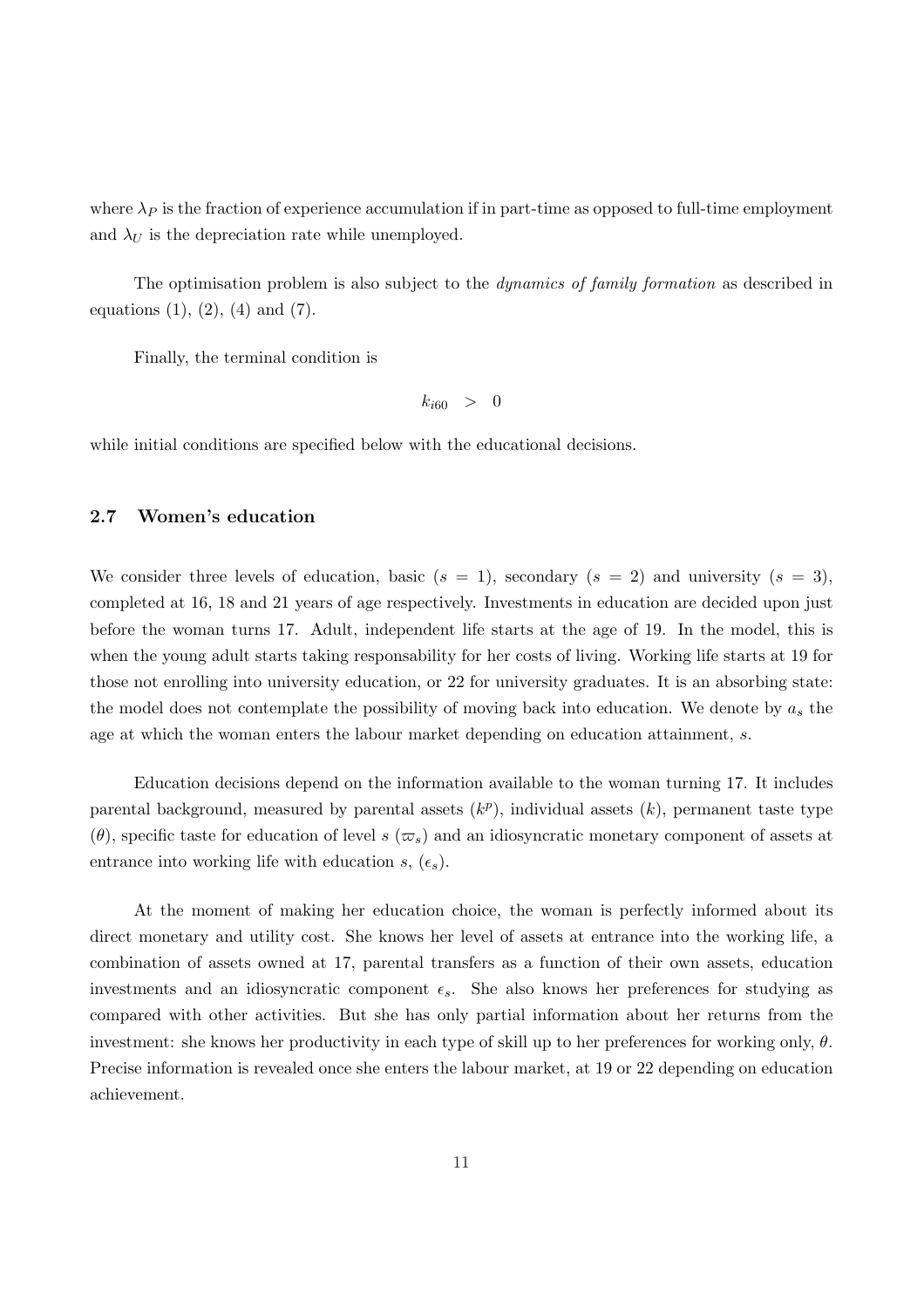Designate by  $V_s$  the expected value of education s. Thus,

$$
V_{si}(k_i^p, k_{i17}, \theta_i, \varpi_{si}, \epsilon_{si}) = \mathbb{E}\left[V_{i19}(X_{i19}, \Omega_{i19}, \Pi)\,|k_i^p, k_{i17}, \theta_i, \epsilon_{si}, s_i\right] + \varpi_{si}
$$

For  $s = 1, 2$ , the initial value function at 19 is recursively defined as

$$
V_{i19}(X_{i19}, \Omega_{i19}, \Pi|s_i) = \max_{c_{i19}, l_{i19}} \{ U(c_{i19}, l_{i19}; X_{i19}, \Omega_{i19}) + \beta E[V_{i20} | X_{i19}, \Omega_{i19}, \Pi] \} \tag{14}
$$

where the initial conditions at entrance into the working life for  $s_i = s$  are,

$$
k_{i19} = K_s (k_i^p, k_{17}) + \epsilon_{si}
$$
  
\n
$$
e_{i19} = 0
$$
  
\n
$$
d_{i18}^m = 0
$$
  
\n
$$
d_{i18}^k = 0
$$
  
\n
$$
o_{i19} \perp (\theta_i, \varpi_{si}, \epsilon_{si})
$$
  
\n
$$
\nu_{i19} \perp (\theta_i, \varpi_{si}, \epsilon_{si})
$$
  
\n
$$
v_{si19}
$$
 correlated with  $\theta$ 

where  $K_s$  describes the rule of assets accumulation at the start of life for an individual with education achievement s. The state space evolves as defined in the previous section. In particular, family composition at age 19 depends on the exogenous probabilities described before, a function of female age and education when previously (at age 18) a single with no children.

For  $s = 3$ , the woman remains in education for another 3 years, moving into the labour market at 22. Only then will other work-related information be revealed. Before that, she will be single and with no children. Thus, the initial value function at 19 can be recursively defined as

$$
V_{i19}(X_{i19}, \Omega_{i19}, \Pi | s_i = 3)
$$
  
= 
$$
\max_{c_{i19}, c_{i20}, c_{i21}} \left\{ \sum_{a=19}^{21} \beta^{a-19} U(c_{ia}, l_{ia} = S; X_{ia}, \Omega_{ia}) + \beta^{22-19} E[V_{i22} | X_{i21}, \Omega_{i21}, \Pi] \right\}
$$
(15)

where the contemporaneous utility for a student is as defined generically in  $(11)$ ,

$$
U(c_{ia}, l_{ia} = S; X_{ia}, \Omega_{ia}) = \frac{(c_{ia})^{\mu}}{\mu} \exp \left\{ \widetilde{U} \left( \left( l_{ia}, d_{ia}^{m}, l_{ia}^{m}, d_{ia}^{k}, a_{ia}^{k} \right) = (S, 0, ., 0, .) \right) + \theta (l_{ia} = S) \right\}.
$$

The continuation value at entrance into the labour market is defined recursively as in (14):

$$
V_{i22}(X_{i22}, \Omega_{i22}, \Pi | s_i = 3) = \max_{c_{i22}, l_{i22}} \{ U(c_{i22}, l_{i22}; X_{i22}, \Omega_{i22}) + \beta E[V_{i23} | X_{i22}, \Omega_{i22}, \Pi] \} \tag{16}
$$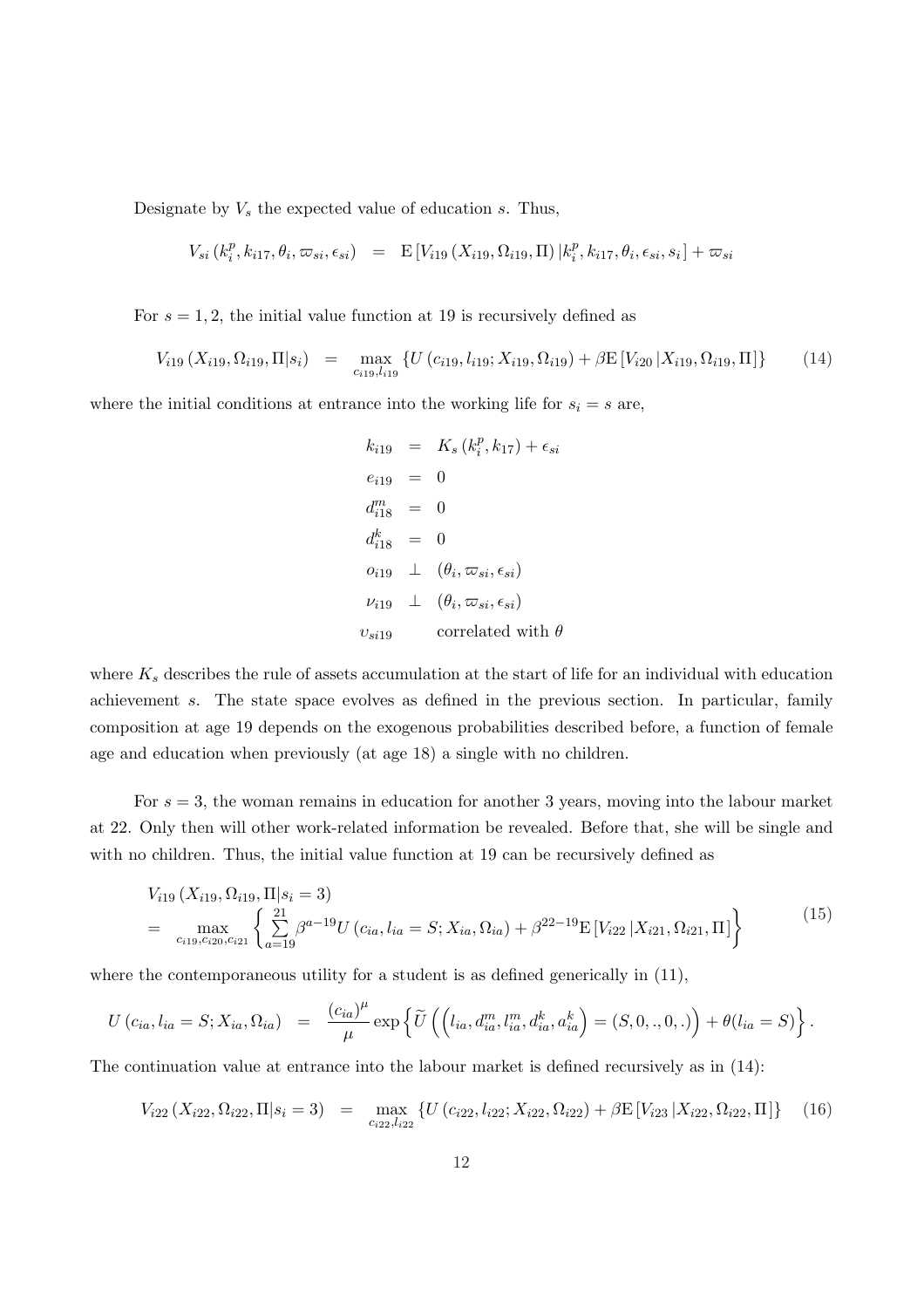where the initial conditions at entrance in the labour market for  $s_i = 3$  are

$$
k_{i22} = K_3 (k_i^p, k_{17}) - R^2 c_{i19} - R c_{i20} - c_{i21} + \epsilon_{3i}
$$
  
\n
$$
e_{i22} = 0
$$
  
\n
$$
d_{i21}^m = 0
$$
  
\n
$$
d_{i21}^k = 0
$$
  
\n
$$
o_{i22} \perp (\theta_i, \varpi_{3i}, \epsilon_{3i})
$$
  
\n
$$
v_{i22} \perp (\theta_i, \varpi_{3i}, \epsilon_{3i})
$$
  
\n
$$
v_{si22}
$$
 correlated with  $\theta$ 

and the state space evolves as defined in the previous section.

The optimal choice of education can now be formalised as the argument s that maximises  $V_s$ :

$$
s_i = \underset{s}{\text{argmax}} \left\{ V_{si} (k_i^p, k_{i17}, \theta_i, \varpi_{si}, \epsilon_{si}) \text{ for } s = 1, 2, 3 \right\}.
$$

## 3 Data

We use the first 16 annual waves of the British Household Panel Survey (BHPS), from 1991 to 2006. The BHPS is the main UK household panel survey. It started with 5,500 households in 1991 and, except for panel attrition, all of these have been followed for the duration of the survey. Other individuals have been added to the sample along the way — sometimes temporarily — as they formed families with original interviewees or were born to them. Additional low-income and regional booster samples have also been created. From 2009, the BHPS forms part of the new and much larger 'Understanding Society' survey.

Interviews are conducted with all individuals in a sampled household who are aged 16 or over. Most fieldwork is conducted in the autumn and early winter. A great deal of information is collected on demographic characteristics, educational achievement, employment, income and benefits, and some expenditures, particularly those with childcare. Information on assets is only collected once every 5 years.

Our dataset is an unbalanced panel of around 5,000 women over the 16 waves. 5% of these are observed over all 16 waves, 30% in no more than 6 waves.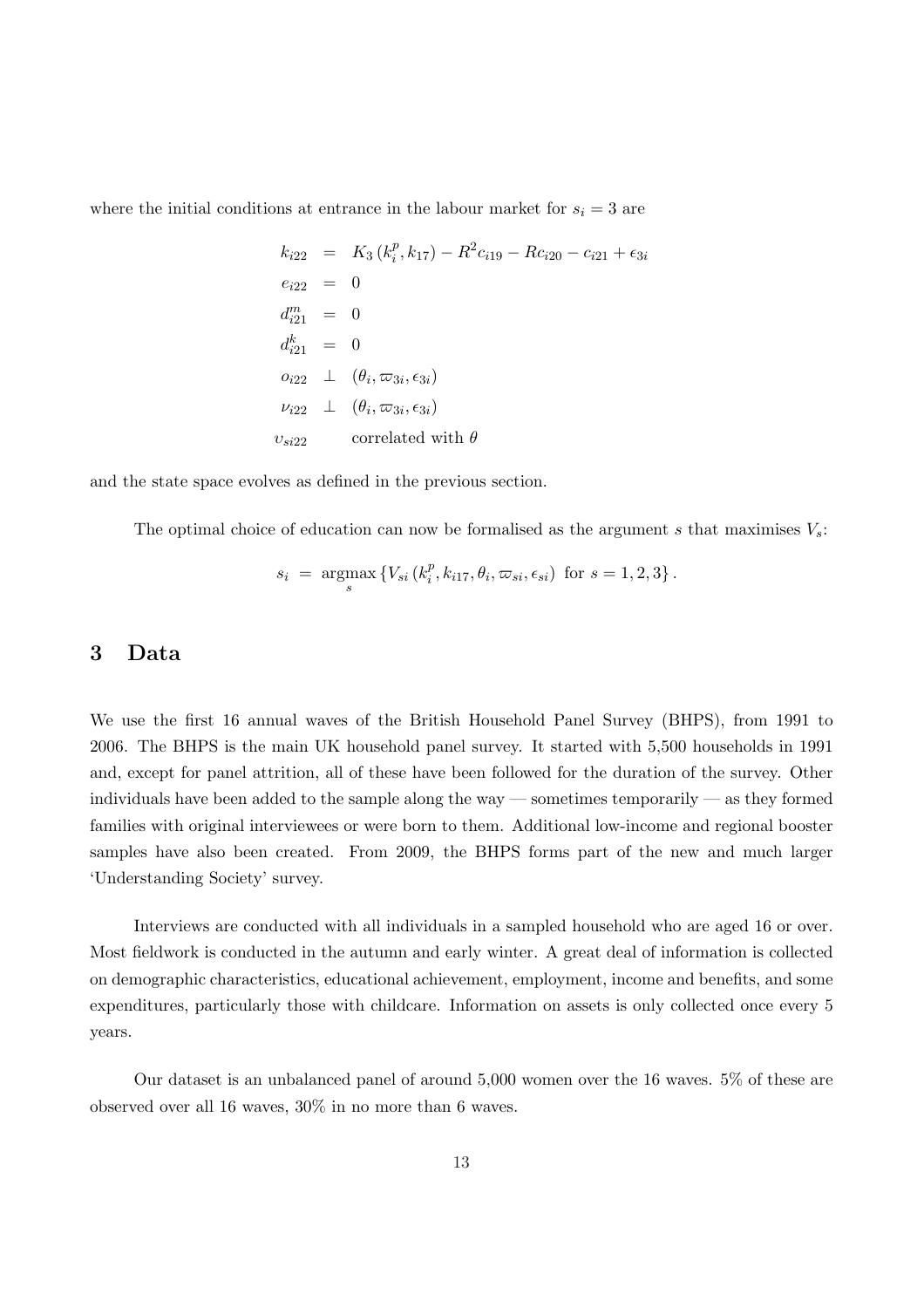# 4 Estimation and calibration

We follow a multi-step strategy to estimate the structural parameters in the women's life-cycle model. Two parameters are calibrated, the risk aversion coefficient,  $\mu$ , and the discount factor,  $\beta$ . The exogeneous parts of the model, including dynamics in family composition and men's outcomes are estimated outside the structural model. All other parameters in the women's problem are estimated by indirect inference using simulated moments from auxiliary reduced form econometric models as proposed by Smith (1990), Gourieroux, Monfort and Renault (1993) Gallant and Tauchen (1996) and, more recently, Keane and Smith (2003).

We explore decisions at different stages of the life-cycle to identify the different parameters. Identification uses auxilliary parametric selection models close to the true structural model. In all, we keep notation as close as possible to that used in the structural model. We follow the rule of omitting the index t but include time variables in most econometric models.

In what follows, we discuss estimation of the main parameters in the model, describing women's earnings and preferences. Estimation of the remaining parameters is discussed in appendix 8.

## 4.1 Preferences and earnings dynamics

In a firsts step we disregard part-time employment. During the working life, a simplified version of the structural model is,

$$
P(l_{ia} > 0|X_{ia}) = P(\nu_{sia} > H_s(X_{ia}))
$$
  
\n
$$
\ln w_{ia} = \ln W_{st} + \alpha_s \ln(e_{ia} + 1) + \nu_{sia} + \zeta_{sia}
$$
  
\n
$$
\nu_{sia} = \nu_{sia-1} + \epsilon_{sia}
$$

This is all conditional on education attainment. In the above equations,  $\nu$  is a composition of preferences for working and productivity,  $v$  is unobserved productivity and  $\zeta$  is measurement error in earnings, assumed iid.

Under joint normality, the selection model of wages above can be simply estimated in firstdifferences to elliminate the random walk component. The earnings equation for continuously employed individuals is,

$$
\Delta \ln w_{sia} = \Delta \ln W_s + \alpha_s \Delta \ln(e_{ia} + 1) + \rho_s \sigma_{se} \hat{\lambda}_{sia} + \tilde{\epsilon}_{sia} + \Delta \zeta_{sia}.
$$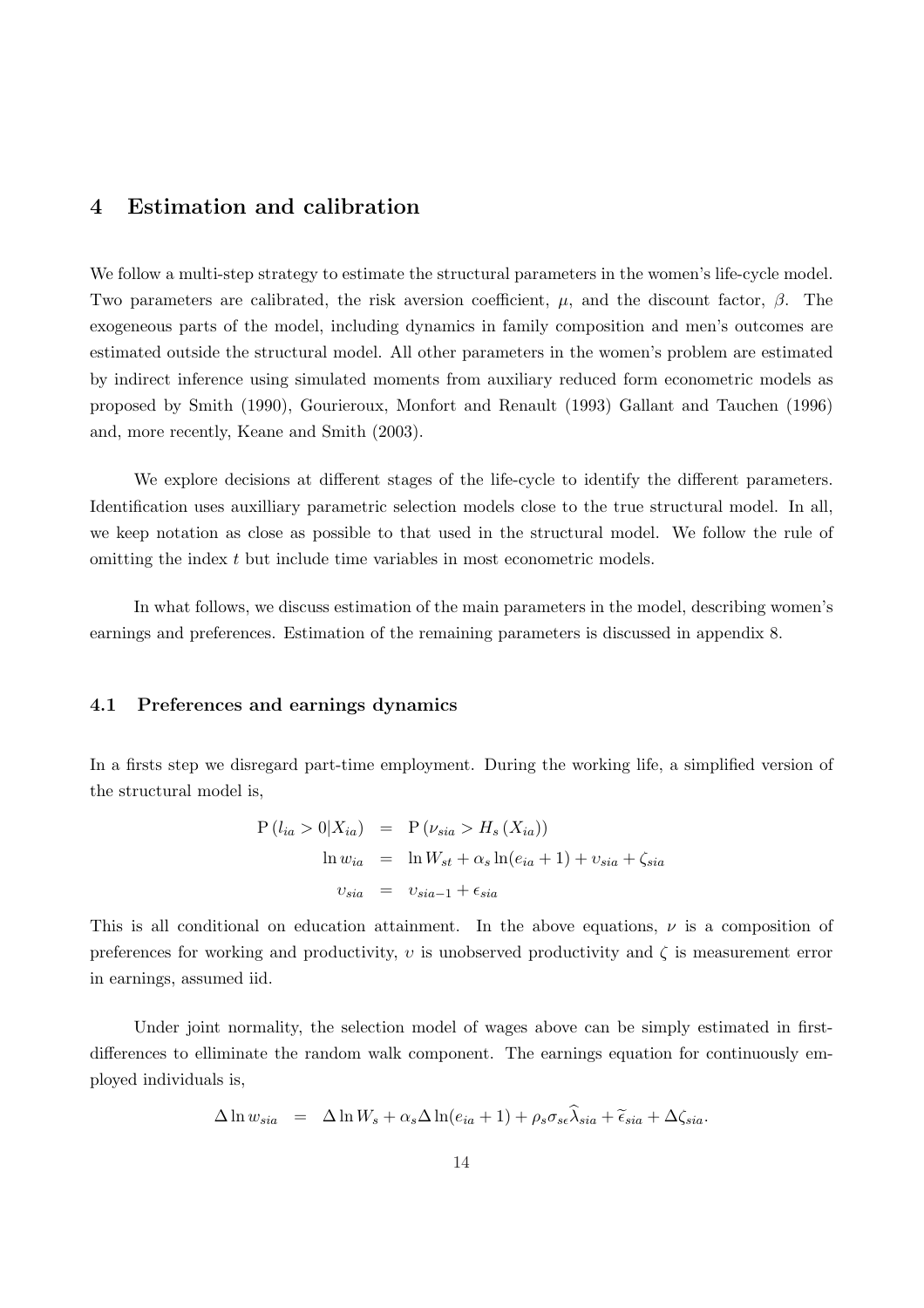Estimation is conditional on education achievement and being in continuous employment for at least two periods. All relevant information is controlled for in the decision process: working experience, past employment status and earnings if employed, savings, presence of partner, his employment status and earnings, kids by age groups, taxes and benefits if would be unemployed.

We assume that unobserved preferences for working,  $\theta$ , follow a two point discrete distribution. Its distributions is characterised by three parameters,  $(\theta_1, \theta_2, p)$  where  $p = p(\theta = \theta_1)$ . Conditional on education attainement, the distributon is characterised by  $(\theta_1, \theta_2, p_s)$  with  $p_s = p(\theta = \theta_1 | s)$ . We use three sets of moments conditional on education to identify the distribution parameters. The moments ar all from the selection equation: the intercept — to identify the mean of  $\theta$ ), the coefficents associated with regressors excluded from the utility function — to identify the variance of  $\theta$ , and the serial autocorrelation of the residuals — additional information to separate the variance of  $\theta$ . The unconditional distribution results from the aggregation over education levels.

Heterogeneity in preferences along observed dimensions is identified by the respective coefficients in the auxilliary selection rule.

Estimates of the differenced earnings equation conditional on continuous employment spells and education reveals the returns to experience and the distribution of productivity innovations under the parametric normality assumption. As a by-product, we also estimate the distribution of the measurement error and the correlation between the innovation in productivity and unobserved preferences.

## 4.2 Wage rates and initial productivity

Wage rates are estimated within a reduced form selection model of education and employment decisions at 17. For the unskilled, this is

$$
P(s_i = 1 | X_{i,17}) = P(\psi_i < H_1(X_{i,17}))
$$
\n
$$
P(l_{i,19} > 0 | s_i = 1, X_{i,19}) = P(\nu_{i,19} > H_l(X_{i,19}))
$$
\n
$$
\ln w_{i,19} = \ln W_1 + \nu_{i,19} + \zeta_{i,19}
$$

where  $\psi$  measures preferences for education and working and  $(\nu, \nu, \zeta)$  are as defined before. X contains all relevant information at 17, namely own assets, parents' assets, and the subsidies and taxes the individual would be entitled to if unemployed. Under parametric assumptions about the distribution of the error terms and using the distribution of measurement error identified before, the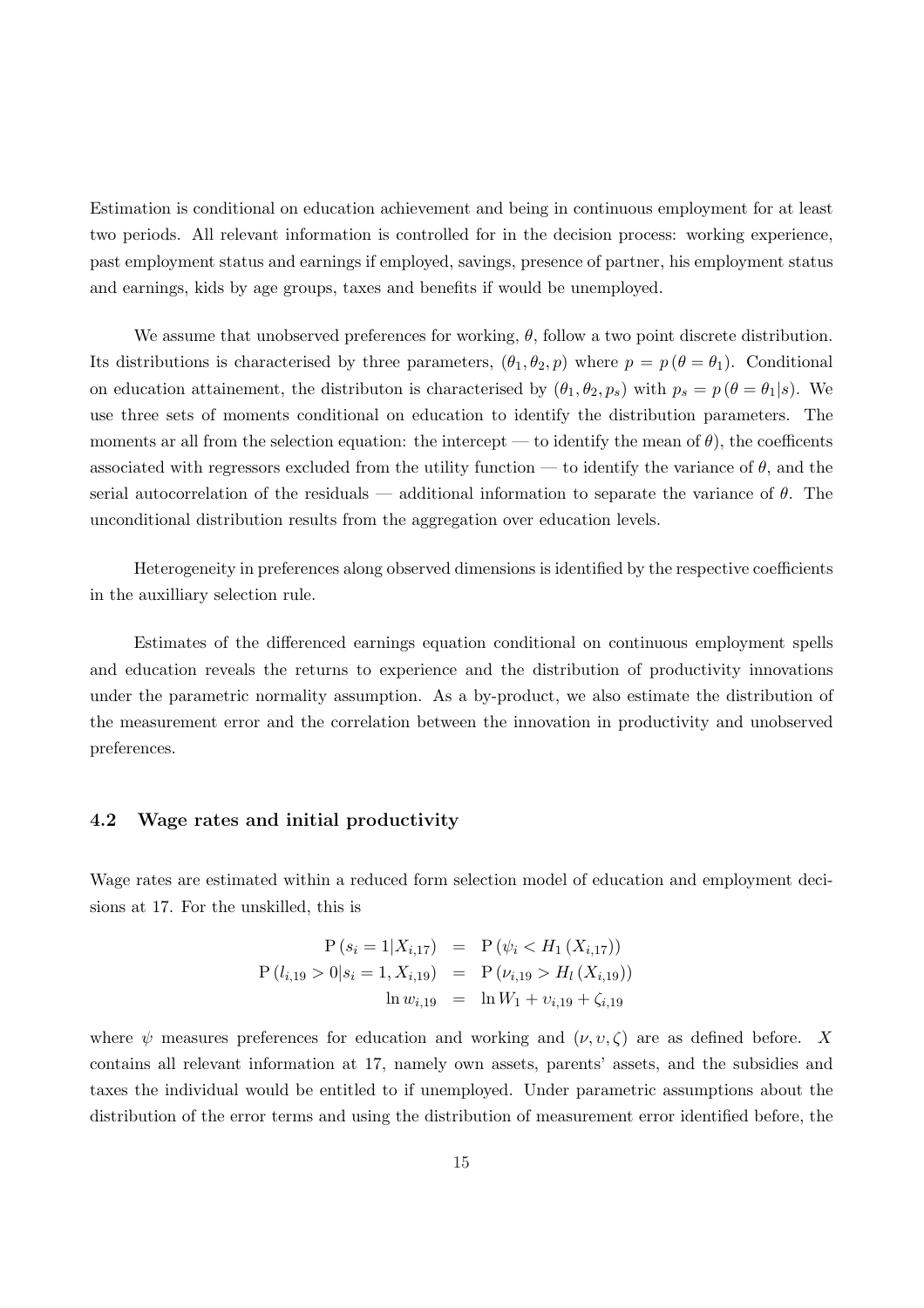above selection model identifies the unskilled wage rate,  $W_1$ 

Skilled wage rates are estimated as increments over unskilled wage rates. The reduced form auxilliary model is

$$
s_i^* = H(X_{i,17}) + \psi_i
$$
  
\n
$$
\mathbf{1}(s_i = s) = \mathbf{1}(H_{s-1}(X_{i,17}) < \psi_i < H_s(X_{i,17}))
$$
  
\n
$$
l_{ia_s} = \mathbf{1}(\nu_{ia_s} > G(X_{ia_s}))
$$
  
\n
$$
\ln w_{ia_s} = d_1 \ln W_1 + d_2 \ln W_2 + d_3 \ln W_3 + \nu_{ia_s} + \zeta_{ia_s}
$$

where  $a_s$  is the age at which an individual with educatin s enters the labour market. The choice of education is modeled as a ordered probit and estimates of the earnings equation will take into account the choice of education. Once more under simplifying parametric assumptions, the reduced form model provides the moment conditions to identify the wage rates of medium and high skilled labour.

Together with information on the distribution of  $\theta$ , selection into education also provides the necessary moments to identify the distribution of preferences for education,  $\varpi$ , above preferences for working and education as determined by  $\theta$ . Under normality, the variance of  $\varpi$  can be obtained from the X coefficients in the education selection rules.

We use a second set of moments to help identify the wage rates and distribution of initial productivity. These are based on a selection model of working at entrance in the working life. It allows for a larger number of observations to be used in estimation as it conditions on education achievement, thus requiring individuals to be followed for a shorter period.

The additional auxilliary model is

$$
P(l_{ia_s} > 0|X_{ia_s}) = P(\nu_{ia_s} > G(X_{ia_s}))
$$
  
\n
$$
\ln w_{ia_s} = \ln W_s + v_{sia_s} + \zeta_{sia_s}.
$$
\n(17)

It provides information on the following moments:

$$
(\ln W_s + \mathcal{E}(v_{sa_s}|s), \text{var}(v_{sa_s}|s), \text{corr}(v_{sa_s}, \theta|s)).
$$

Per se, these are not enough to identify any of the structural parameters. But when combined with the distribution of preferences for working identified before, these moments provide additional information about the wage rates and initial distribution of productivity,  $\nu$ .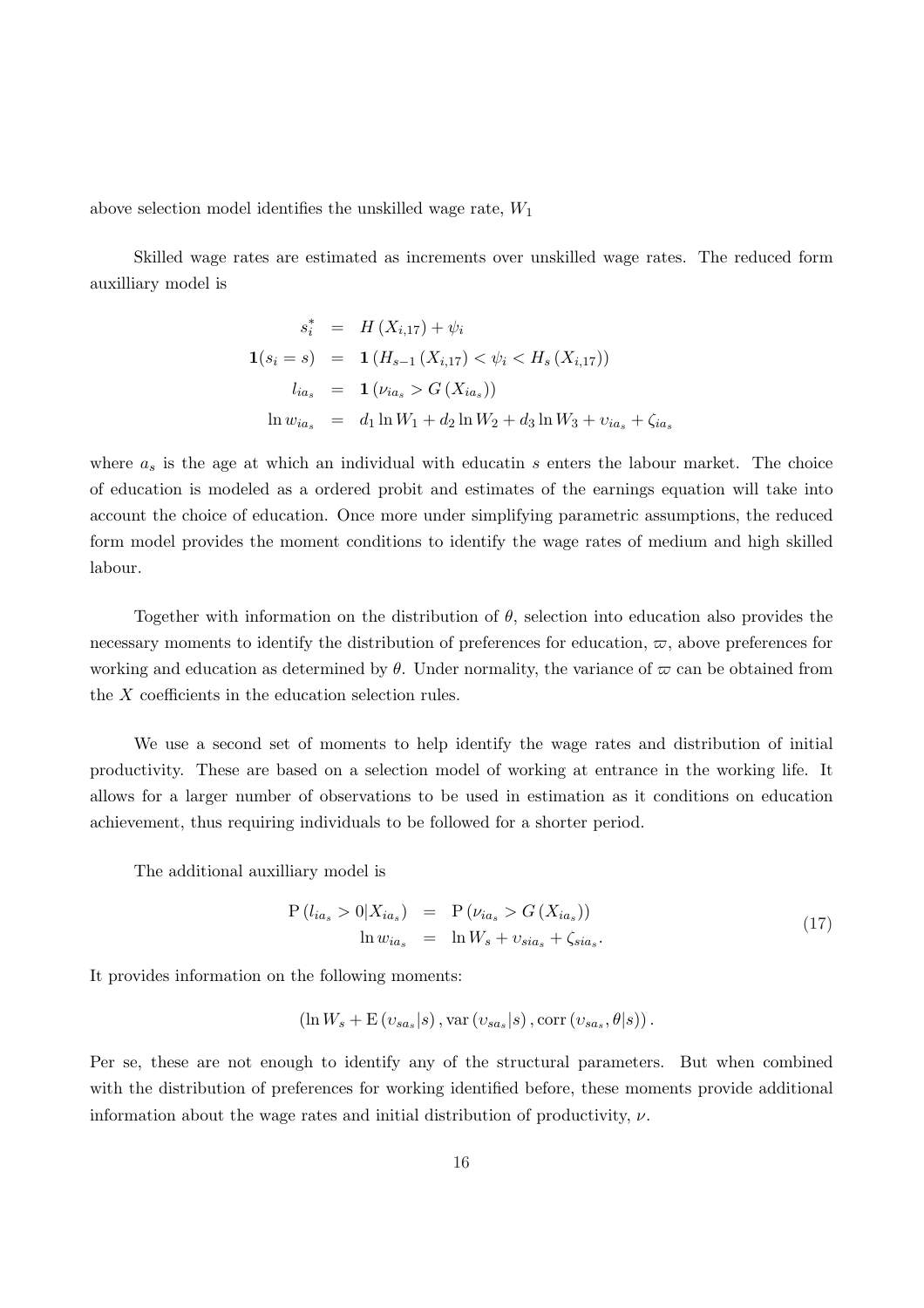We explore the fact that complete information on idiosyncratic productivity is not available before the start of working life. Thus,

$$
E(v_{sia_s}|s) = p_s E(v_{sia_s}|\theta_1) + (1-p_s) E(v_{sia_s}|\theta_2)
$$

and

$$
\begin{array}{rcl}\n\text{cov}(v_{sia_s}, \theta | s) & = & \text{corr}(v_{sia_s}, \theta | s) \sqrt{\text{var}(v_{sia_s} | s) \text{var}(\theta | s)} \\
& = & \text{E}(v_{sia_s} \theta | s) - \text{E}(v_{sia_s} | s) \text{E}(\theta | s) \\
& = & p_s \theta_1 \text{E}(v_{sia_s} | \theta_1) + (1 - p_s) \theta_2 \text{E}(v_{sia_s} | \theta_2) \\
& & - [p_s \text{E}(v_{sia_s} | \theta_1) + (1 - p_s) \text{E}(v_{sia_s} | \theta_2)] \text{E}(\theta | s)\n\end{array}
$$

All moments in the expression above are know except for  $(E(v_{sia_s}|\theta_1), E(v_{sia_s}|\theta_2))$ . The following additional condition establishes identification of the two conditional means:

$$
E(v_{sia_s}) = pE(v_{sia_s}|\theta_1) + (1-p)E(v_{sia_s}|\theta_2) = 0
$$

Furthermore, if  $(E(v_{sia_s}|\theta_1), E(v_{sia_s}|\theta_2))$  are known, so cov  $(v_{sia_s}, \theta)$  can be revealed:

$$
cov(v_{sia_s}, \theta) = E(v_{sia_s}\theta) - E(v_{sia_s})E(\theta)
$$
  
=  $p\theta_1 E(v_{sia_s}|\theta_1) + (1-p)\theta_2 E(v_{sia_s}|\theta_2),$ 

Similarly for the conditional means,

$$
E(v_{sia_s}|s) = p_s E(v_{sia_s}|\theta_1) + (1-p_s) E(v_{sia_s}|\theta_2)
$$

and the wage rates,  $W^s$ ,

$$
W_s = [W_s + \mathcal{E}(v_{sia_s}|s)] - \mathcal{E}(v_{sia_s}|s)
$$

Finally, the variance of  $v$  conditional on  $s$  is sufficient to identify the variance of  $v$  conditional on  $\theta$  under the assumption var  $(v_{sa_s}|\theta_1) = \text{var}(v_{sa_s}|\theta_2)$ :

$$
\text{var}\left(\nu_{sia_s}|s_i=s\right) = \text{var}\left(\nu_{sia_s}\right) + p_s\left(1-p_s\right)\left[\text{E}\left(\nu_{sia_s}|\theta_1\right)^2 + \text{E}\left(\nu_{sia_s}|\theta_2\right)^2 - \text{E}\left(\nu_{sia_s}|\theta_1\right)\text{E}\left(\nu_{sia_s}|\theta_2\right)\right].
$$

# 5 Estimation results

To be added.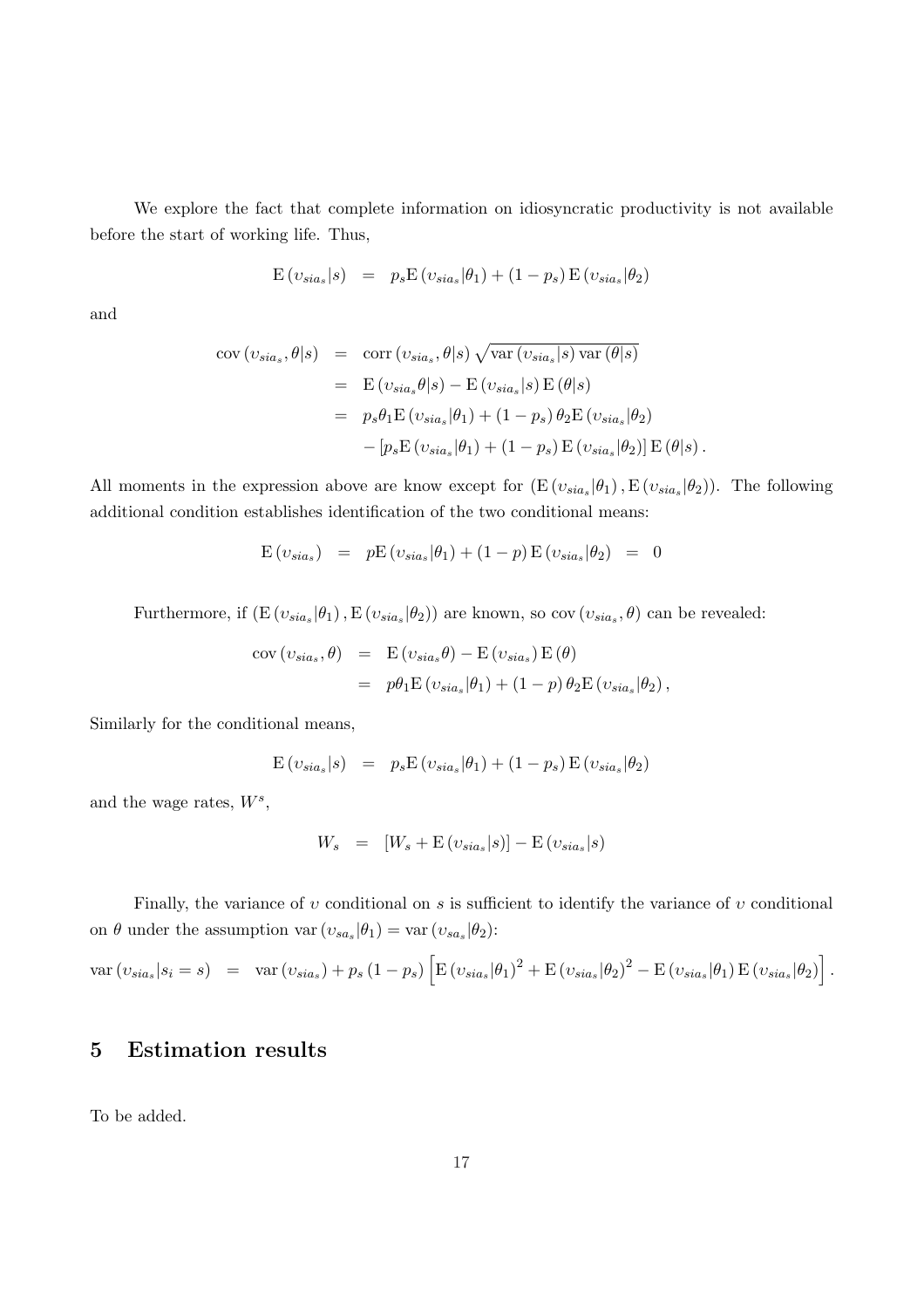# 6 The UK tax and transfer system

Although simpler than in many other OECD countries, the tax and transfer system in the UK is still quite complex and involves a great number of instruments. To access the impact of tax credits within a realistic environment, we explicitly account for the most important parts of the system. Here, we briefly describe the key personal taxes and transfer programs in the UK. More detail can be found in Adam and Browne (2009) and Levell et al. (2009).

There are three main personal taxes: income tax, employee national insurance and council tax. Income tax is calculated at the individual level, though until relatively recently some parameters did depend on family circumstances. Individuals each receive a tax–free allowance. Above that, marginal tax rates are defined over a small number of bands, generally two or three, with small changes over time. In 2008 there were two bands with marginal tax rates of 20% and 40%. *Employee National* Insurance is a payroll tax formally incident on employees (we ignore employer National Insurance, which is the payroll tax formally incident on employers). Like income tax, it is defined over a number of bands; in 2008 there were three bands with marginal taxes of 0%, 11% and 1% respectively. The self-employed face a slightly different, and considerably more generous, National Insurance regime. Council Tax is the only significant local tax in the UK. It was introduced in April 1993, replacing the previous, and hugely unpopular, flat-rate 'poll tax'. Unlike income tax and National Insurance, council tax is levied at the household level. Tax liability varies by region and depends primarily on the valuation band of the property occupied by the household.

The UK welfare/transfer system is assessed primarily at a family level and depends on income and assets as well as family composition and needs. In addition to tax credits, we consider four other benefits: income support/income-based jobseeker's allowance, housing beneift, council tax benefit and child benefit.

Income support and income-based jobseeker's allowance are means-tested benefits that top family income up to a specified level based on family needs. They are basically the same benefit, except for additional job search requirements in the latter. Neither benefit can claimed by those in full time work: income support is for those not in a position to work (e.g. lone parents with young children, carers and the disabled), while jobseeker's allowance is for people actively searching for work. We ignore contribution-based jobseeker's allowance, which is a non-means-tested subsidy paid to unemployed job-seekers who meet certain contribution conditions. It is only available for up to six months, after which claimants move onto income-based jobseeker's allowance.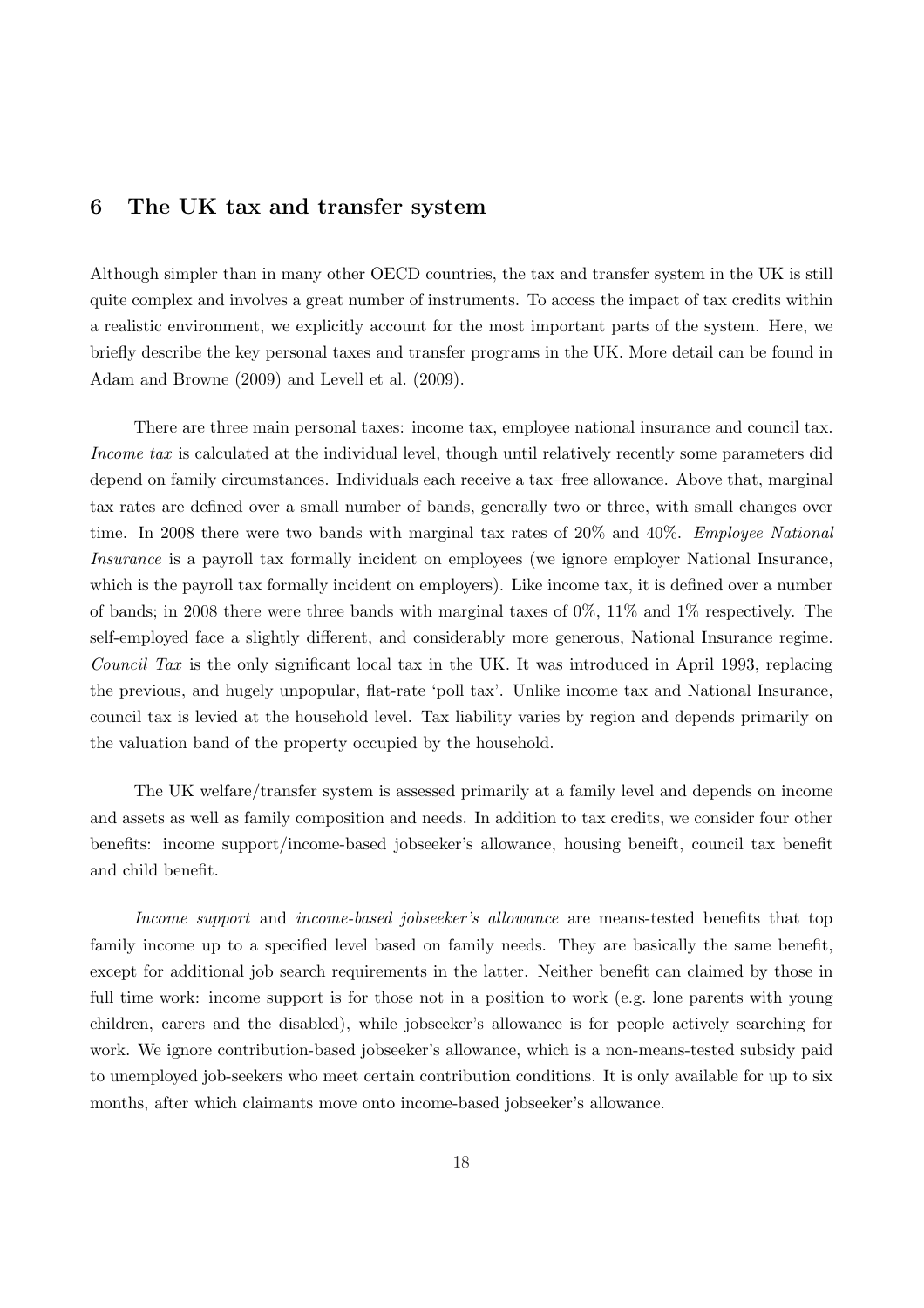Housing benefit and council tax benefit are means-tested rebates to cover rent and council tax. They vary substantially with local conditions (e.g. local rents in the case of housing benefit) and family composition. They are tapered away at high rates: 65% for housing benefit and 20% for council tax benefit.

Child benefit is a flat rate benefit that varies by number of dependent children and their age. It is not means-tested.

There are two main tax credits: working tax credit and child tax credit. Working tax credit (WTC) is an employment subsidy for low-wage workers designed improve work incentives by increasing after-tax earnings. To be eligible, an hours condition needs to be satisfied: in families with children, at least one adult must work 16 hours or more; in families without children, at least one adult must work 30 or more hours a week and be aged 25 or over. WTC also includes a subsidy for formal childcare, available so long as all adults in the family work 16 hours or more a week.

Child tax credit (CTC) is the main source of means-tested support for families with children. Awards depend on family composition and there are no employment conditions that have to be met. WTC and CTC are subject to a joint means test operating at the family level. The main taper rate is currently 39%.

WTC and CTC were introduced in April 2003, replacing working families' tax credit (WFTC) as well as some other support available through the transfer system. WFTC had been introduced in October 1999 as a more generous (but otherwise similar) version of the family credit program it replaced. The WFTC and WTC/CTC reforms both increased generosity for existing claimants as well as extending entitlement further up the income distribution (and, in the case of the WTC/CTC reform, to families without children). Figure X illustrates some of these changes, plotting example budget constraints for a lone parent (with a child aged four) who earns £6 per hour, does not rent her accommodation and does not use formal paid-for childcare. The effect of both reforms was to shift the budget constraint upwards. The gradient also increases following the WFTC reform (because the tax credit withdrawal rate was reduced).

## 7 Policy experiments

To be added.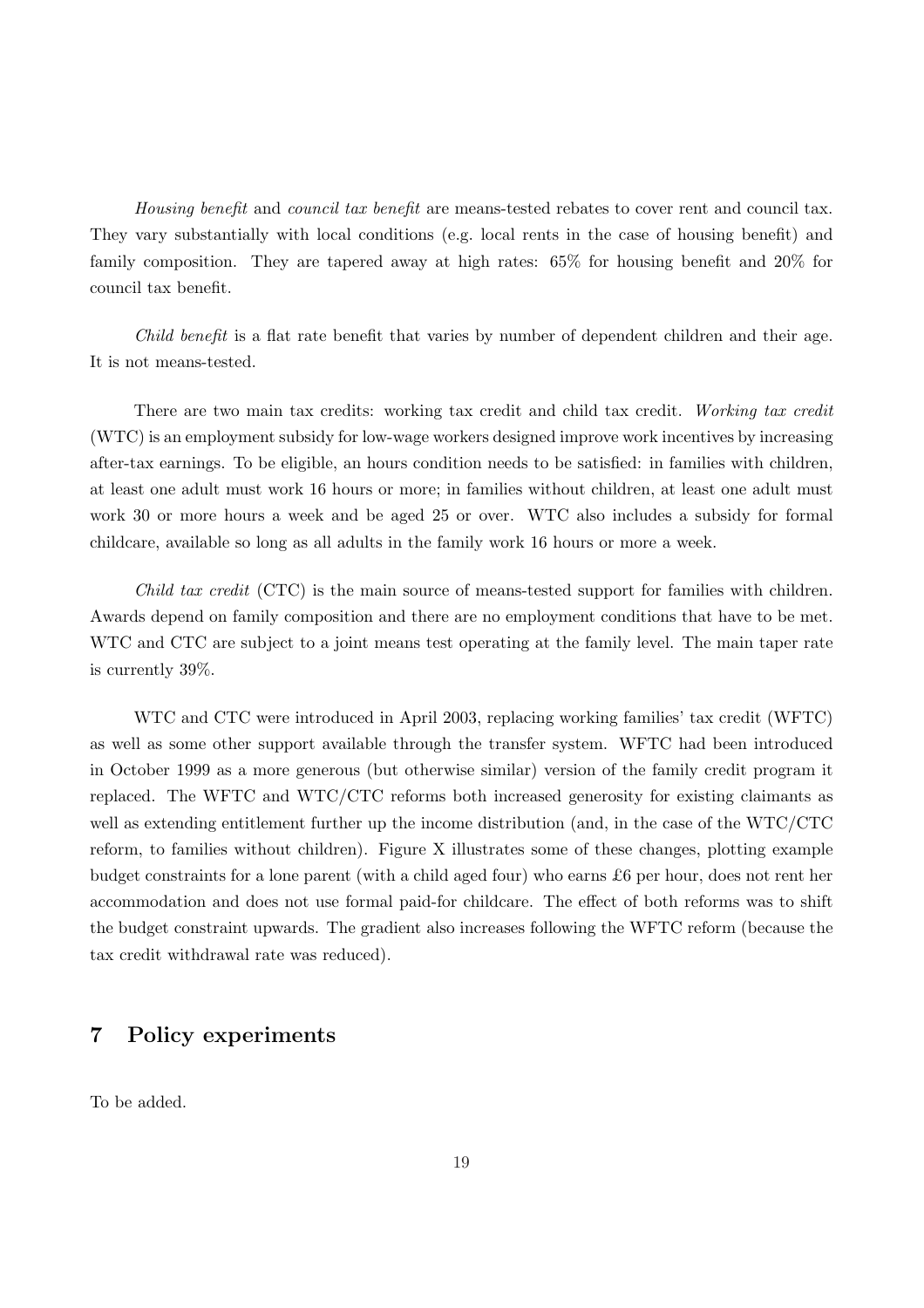

Figure 1: Lone parent budget constraints (£6ph, child aged 4)

# 8 Conclusions

To be added.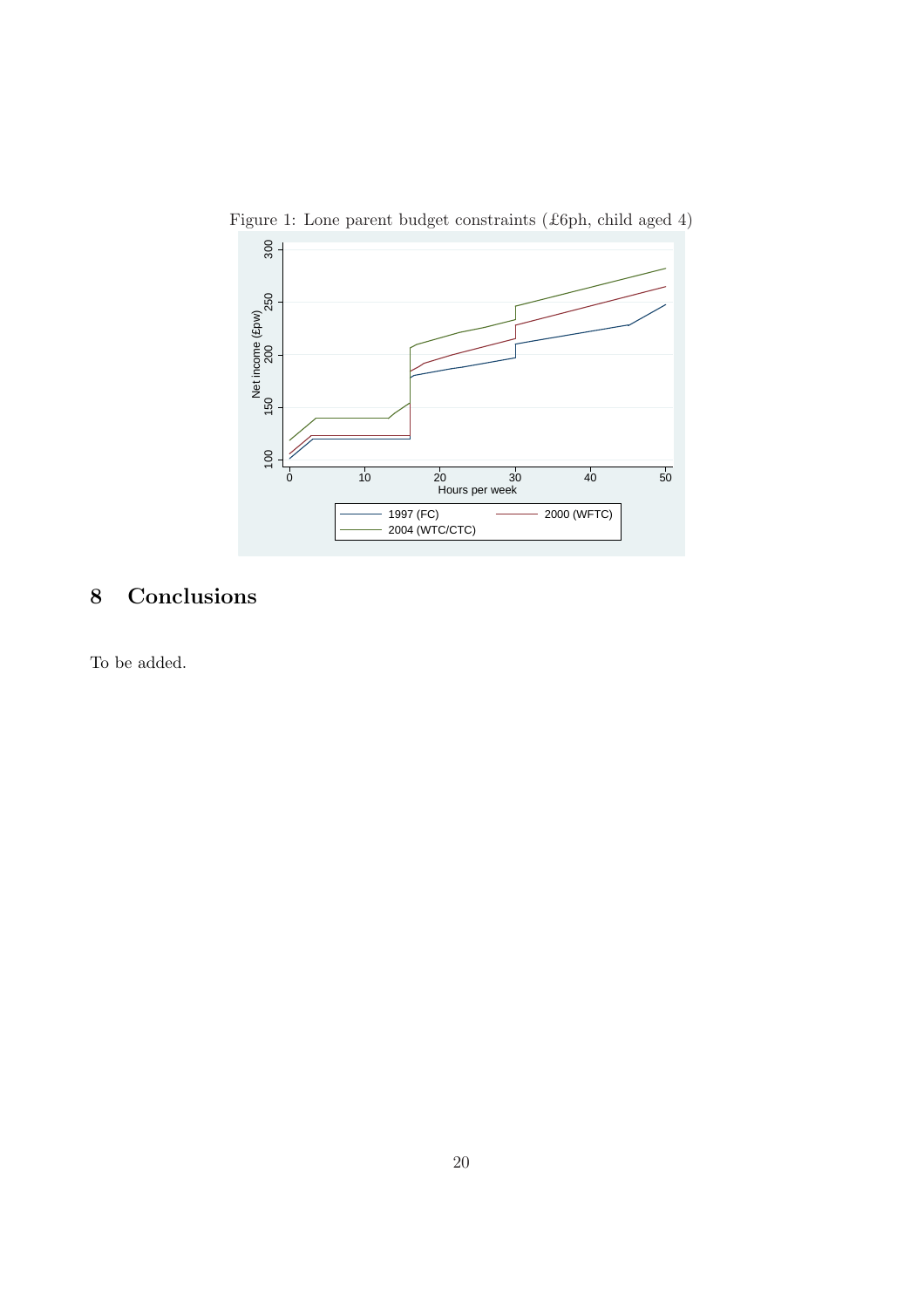# References

Adam, S. and J. Browne (2009). "A survey of the UK tax system," IFS Briefing Note No. 9.

- Blundell, R. and H. Hoynes (2004). "Has 'in-work' benefit reform helped the labour market?," in R. Blundell, D. Card and R. Freeman, (eds) Seeking a Premier League Economy, pages 41160, Chicago: University of Chicago Press.
- Brewer, M., A. Duncan, A. Shepard and M. Suarez, (2006). "Did Working Families' Tax Credit work? The impact of in-work support on labour supply in Great Britain," Labour Economics, vol. 13(6), pages 699720.
- Card, D. and P. Robins (2005). "How important are 'entry effects' in financial incentive programs for welfare recipients? Experimental evidence from the Self-Sufficiency Project," Journal of Econometrics, vol. 125(1-2), pages 113-139.
- Elbers, C. and G. Ridder (1982), "True and Spurious Duration Dependence: The Identifiability of the Proportional Hazard Model", Review of Economic Studies, 49, 403-409.
- Francesconi, M. and W. van der Klaauw (2007). "The socioeconomic consequences of 'in-work' benefit reform for British lone mothers", Journal of Human Resources, vol. 42(1), pages 131.
- Francesconi, M., H. Rainer and W. van der Klaauw (2009). "The Effects of In-Work Benefit Reform in Britain on Couples: Theory and Evidence," *Economic Journal*, vol. 119(535), pages F66-F100.
- Gallant, R. and G. Tauchen (1996). "Which Moments to Match?," *Econometric Theory*, vol. 12, pages 657-681.
- Gourieroux, C., A. Monfort and E. Renault (1993). "Indirect Inference," Journal of Applied Econometrics, vol. 8, pages S85-S118.
- Gregg, P. S. Harkness and S. Smith (2009). "Welfare Reform and Lone Parents in the UK," Economic Journal, vol. 119(535), pages F38-F65.
- Grogger, J. and L. Karoly (2009). "The Effects of Work-Conditioned Transfers on Marriage and Child Well-Being: A Review," Economic Journal, vol. 119(535), pages F15 - F37.
- Heckman, J. (1979). "Sample Selection Bias as a Specification Error," Econometrica, vol. 47(1), pages 153-161.
- Heckman, J. (1978). "Dummy Endogenous Variables in a Simultaneous Equation System," Econometrica, 46, pages 931-961.
- Heckman, J. and B. Singer (1984), "The Identifiability of the Proportional Hazard Model", Review of Economic Studies, 52, 231-243.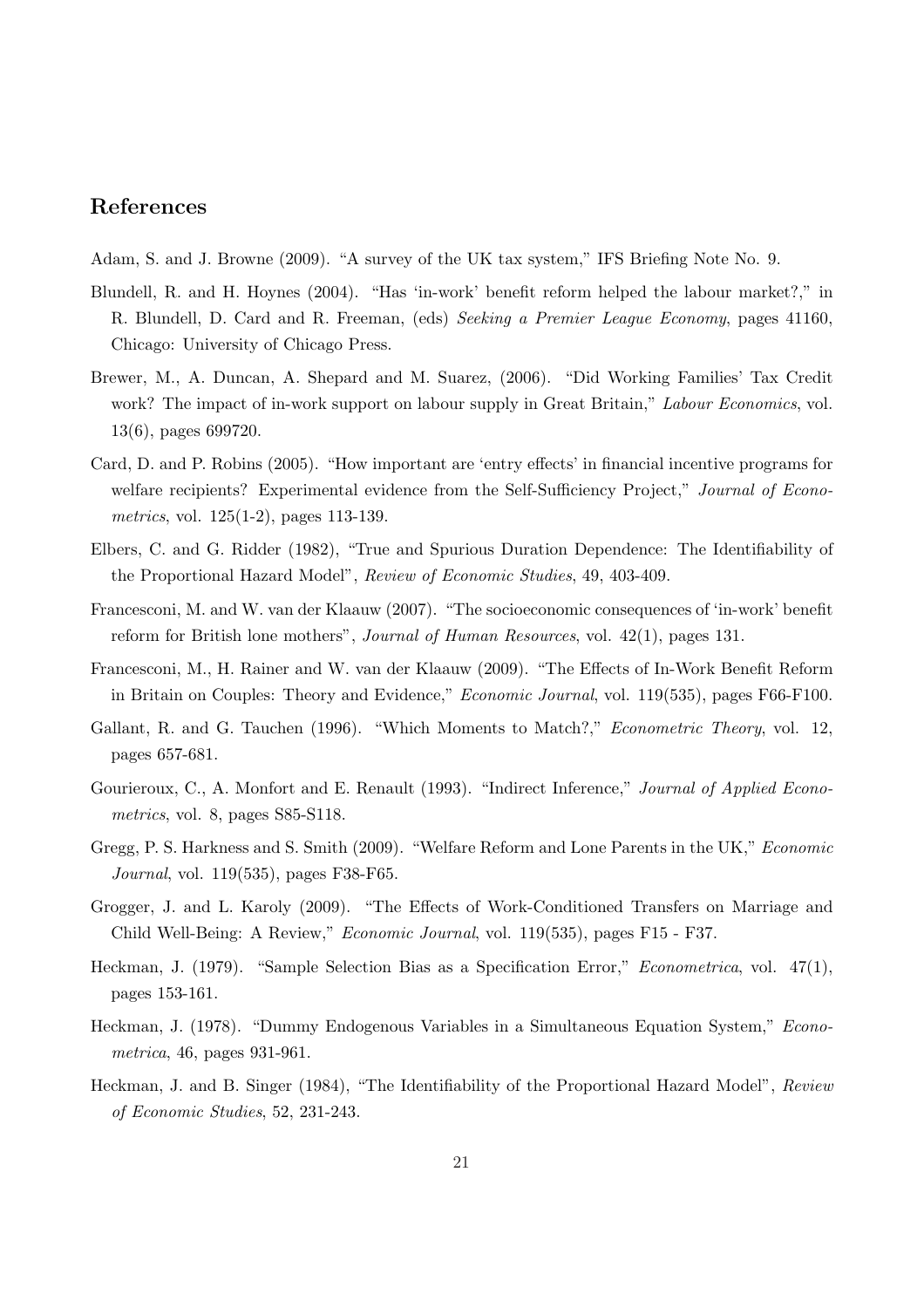- Heckman, J. and B. Singer (1985), "Social Science Duration Analysis", in J. Heckman and B. Singer (eds.), Longitudinal Analysis of Labor Market Data, New York: Cambridge University Press.
- Hotz, V. and K. Scholz (2003). "The earned income tax credit," in R. Moffitt (ed.) Means-Tested Transfer Programs in the United States, pages 141198, Chicago: University of Chicago Press.
- Keane M. and A. Smith (2003). "Generalized Indirect Inference for Discrete Choice Models,", unpublished manuscript.
- Levell, P., R. May, C. O'Dea and D. Phillips (2009). "A survey of the UK benefits system," IFS Briefing Note No. 13.
- Saez, E. (2002). "Optimal Income Transfer Programs:Intensive Versus Extensive Labor Supply Responses," Quarterly Journal of Economics, vol. 117, pages 1039-1073.
- Smith, A. (1990), Three Essays on the Solution and Estimation of Dynamic Macroeconomic Models, Ph.D. thesis (Duke University).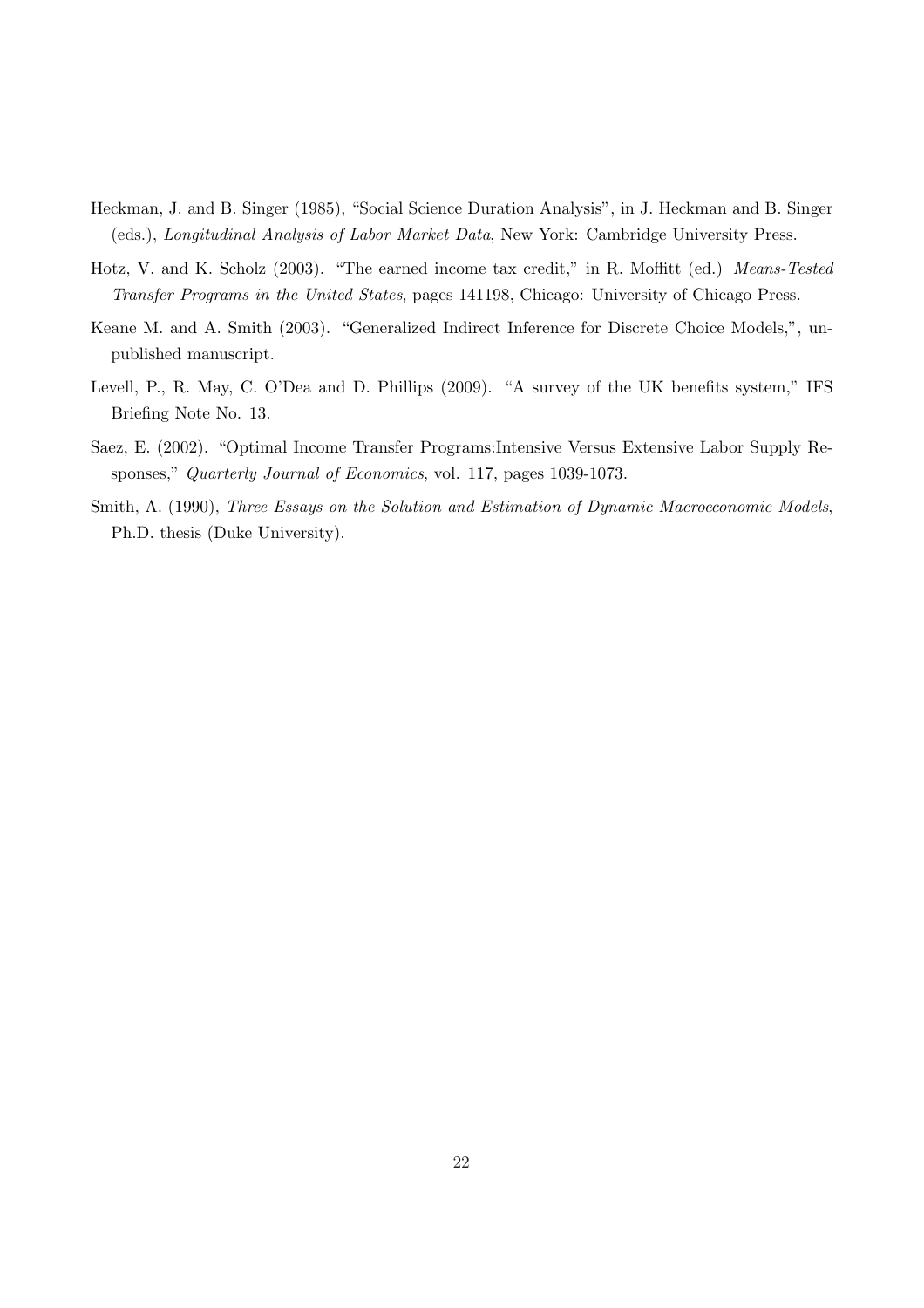# Appendix A: Parameters and functions to be estimated or calibrated

Below is the list of parameters or functions that need to be precisely specified:

- Family-related:
	- probability of new child: P  $(d_{ia}^k = 1 | d_{ia-1}^k = 0, X_{ia-1})$ ¢ ;
	- probability of new partner with education  $s^m$ : P $(s_{ia}^m | d_{ia-1}^m = 0, X_{ia-1})$ ¢ ;
	- probability that partner works: P  $(l_{ia}^m = 1 | d_{ia-1}^m, s_{ia}^m, X_{ia-1})$ ¢ ;
	- distribution of men's earnings:  $\alpha_{s^m}^m$ ,  $W_{s^m}^m$ , distributions of  $v_{s^m}^m$  and  $\varepsilon_{s^m}^m$ .
- Women's employment and earnings:
	- earnings equation:  $\alpha_s$ , distribution of  $\varepsilon_s$ , distribution of  $v_{sa_s}$  conditional on  $\theta$ ;
	- accumulation of experience: λ.
- Women's entrance in labour market:
	- predictable part of transition in k by education investment:  $K_s(k_i^P, k_{i17})$ ;
	- unpredictable innovation if assets: distribution of  $\epsilon_s$ .
- Utility:
	- predictable taste for activity l:  $\widetilde{U}(l, d^m, l^m, d^k, a^k);$
	- permanent preferences for working: distribution of  $\theta$  and  $\pi$ ;
	- additional preferences for studying: distribution of  $\varpi_s$ ;
	- transitory preferences for working P or F: distribution of  $\nu_l$ .
- Prices and policy environment:
	- wage rates:  $W_s$  and  $W_{s^m}^m$ ;
	- $-$  childcare costs:  $C^k$
	- interest rate:  $R$ ;
	- transfer system: B.
- Other:
	- coefficient of risk aversion:  $\mu$ ;
	- discount rate: β.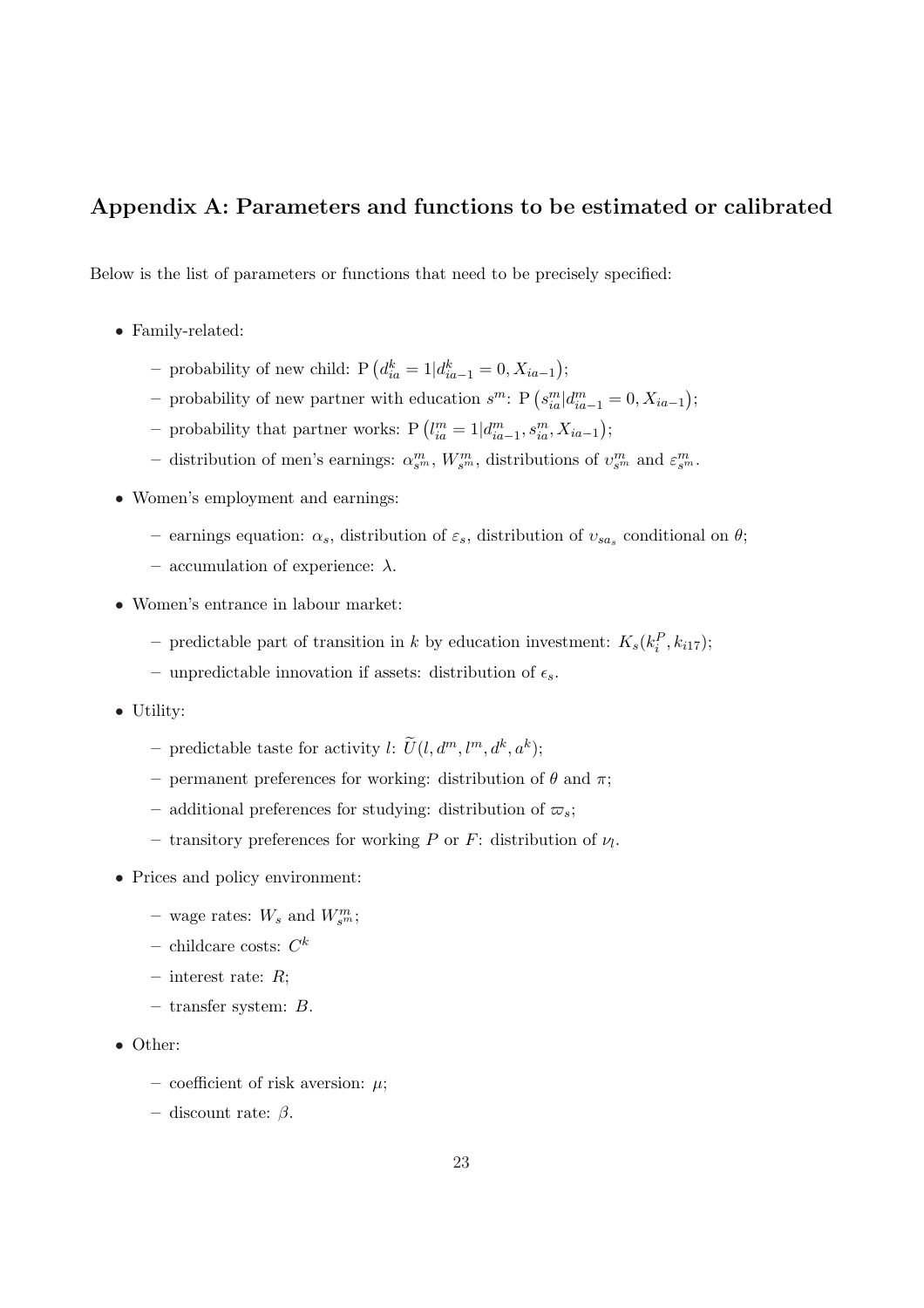## Appendix B: Estimation moments

In this appendix we present and discuss the estimation procedure. We start by focusing on the exogenous parts of the model, to be estimated outside the model solution, and then present the moments used to identify the remaining structural parameters.

## 8.1 Family composition

Since all changes in family composition are exogenous to the model, they can be readily observed from the data as a function of relevant characteristics. Transitions are specified as follows,

$$
P\left(d_{ia}^{m} = 1, s_{ia}^{m} | d_{ia-1}^{m} = 0, X_{ia-1}\right) = P\left(Z_{ia}^{1} \delta^{1} + \xi_{ia}^{1} > 0 | d_{ia-1}^{m} = 0\right)
$$
  
\n
$$
P\left(d_{ia}^{m} = 0 | d_{ia-1}^{m} = 1, X_{ia-1}\right) = P\left(Z_{ia}^{0} \delta^{0} + \xi_{ia}^{0} > 0 | d_{ia-1}^{m} = 1\right)
$$
  
\n
$$
P\left(d_{ia}^{k} = 1 | d_{ia-1}^{k} = 0, X_{ia-1}\right) = P\left(Z_{ia}^{k} \delta^{k} + \xi_{ia}^{k} > 0 | d_{ia-1}^{k} = 0\right)
$$

where

$$
Z_{ia}^{1} = (a, s_i, d_{ia-1}^{k}, a_{ia-1}^{k})
$$
  
\n
$$
Z_{ia}^{0} = (a, s_i, s_{ia-1}^{m}, d_{ia-1}^{k}, a_{ia-1}^{k})
$$
  
\n
$$
Z_{ia}^{k} = (a, s_i, d_{ia-1}^{m}, l_{ia-1}^{m}).
$$

and each of the probabilities above is modelled as a logit.

The probability that a child leaves her mother's family is deterministically set to be 0 before the age of 18, turning to 1 at that time.

## 8.2 Childcare costs

While young, the child needs a third-party childcare for as many hours as the mother is away working. Childcare costs are modelled on a per-hour basis as a function of the child's age,  $C<sup>k</sup>$  (  $a_{ia}^k$ , and directly estimated from the data.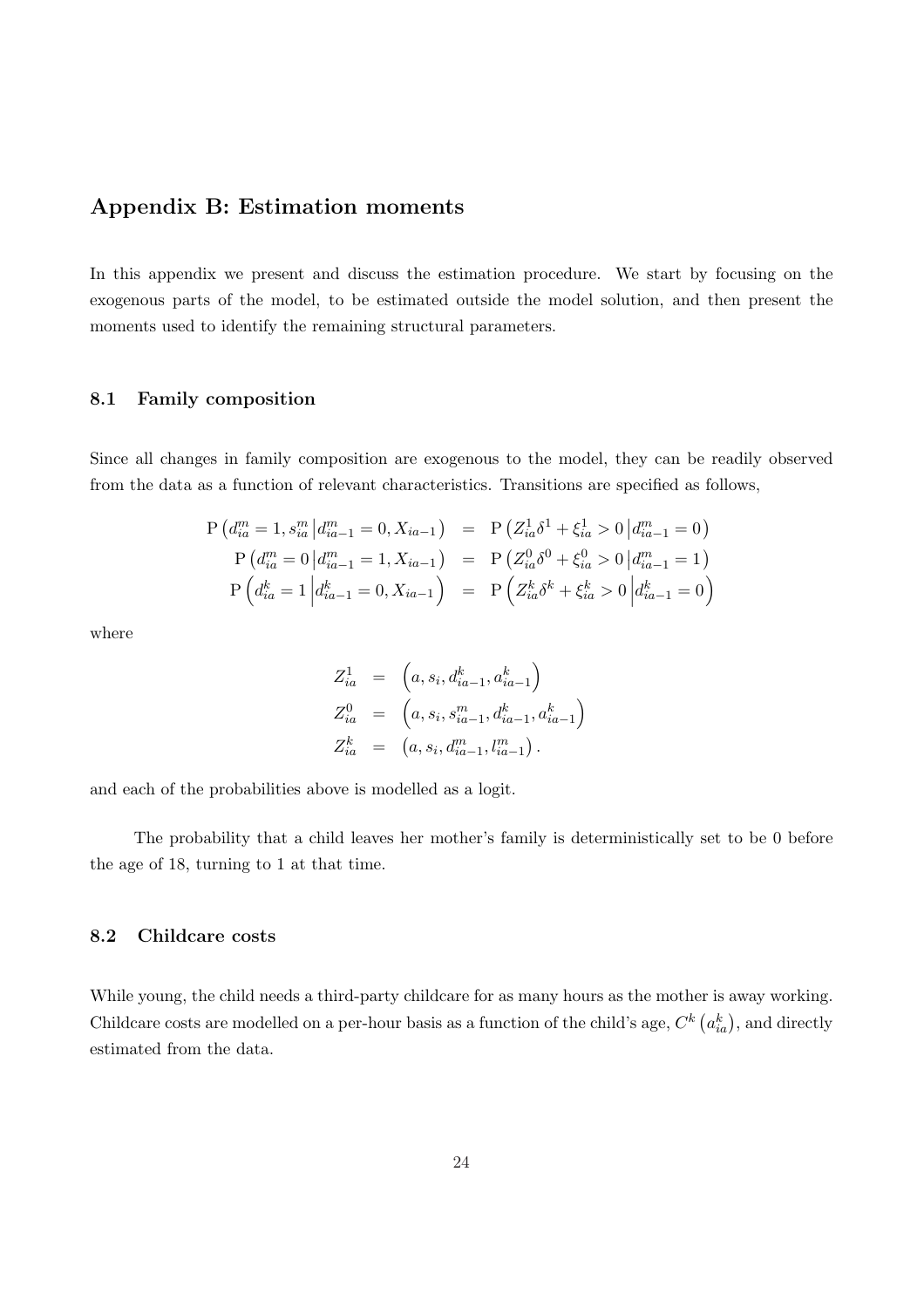## 8.3 Men's selection model of working and earnings

In the model, men's activity is either working full-time or unemployment. Both his activity and earnings are exogenous to the women's decision process. They are specified as a reduced form selection model of working and earnings conditional on education attainment. For each education level, two problems need to be estimated depending on whether the couple is newly formed or ongoing.

We first consider the case of a man with education  $s<sup>m</sup>$  in a new couple. The working probability and earnings of this man are described by the selection model:

$$
l_{ia}^{m} = \mathbf{1} \left( Z_{ia}^{0} \gamma_{s^{m}}^{0} + \nu_{ia}^{m} > 0 \right)
$$
  

$$
\ln w_{ia}^{m} = \ln W_{s^{m}t}^{m} + \alpha_{s^{m}}^{m} \ln(a) + \nu_{s^{m}ia}^{m} + \eta_{s^{m}ia}^{m}
$$
 (18)

where here  $Z^0$  is a polynomial in a,  $v^m$  is the productivity type of the newly matched man and  $\eta^m$ is classical measurement error in earnings, serially uncorrelated and iid.

The men's problem in on-going couples is very similar to (18):

$$
l_{ia}^{m} = \mathbf{1} \left( Z_{ia}^{1} \gamma_{sm}^{1} + \nu_{ia}^{m} > 0 \right)
$$
  
\n
$$
\ln w_{ia}^{m} = \ln W_{sm}^{m} + \alpha_{sm}^{m} \ln(a) + \nu_{smia}^{m} + \eta_{smia}^{m}
$$
  
\n
$$
\nu_{smia}^{m} = \nu_{smia-1}^{m} + \varepsilon_{smia}^{m}.
$$
\n(19)

where  $\varepsilon^m$  is the idd innovation in productivity. The distribution of  $(v^m, \varepsilon^m)$  depends on  $s^m$ .  $Z^1$  is a polynomial in  $(a, l_{a-1}^m)$ .

Under joint normality of  $(\nu^m, \nu^m | a, s^m, d^m_{ia-1} = 0)$  and  $(\nu^m, \varepsilon^m | a, s^m, l^m_{ia-1}, d^m_{ia-1} = 1)$ , the two models can be consistently estimated using the standard Heckman (1978, 1979) procedure.<sup>1</sup> Estimation will identify all structural parameters in the men's problem.

<sup>&</sup>lt;sup>1</sup>Estimation of model (19) is in first differences in earnings under the condition of two subsequent employment periods.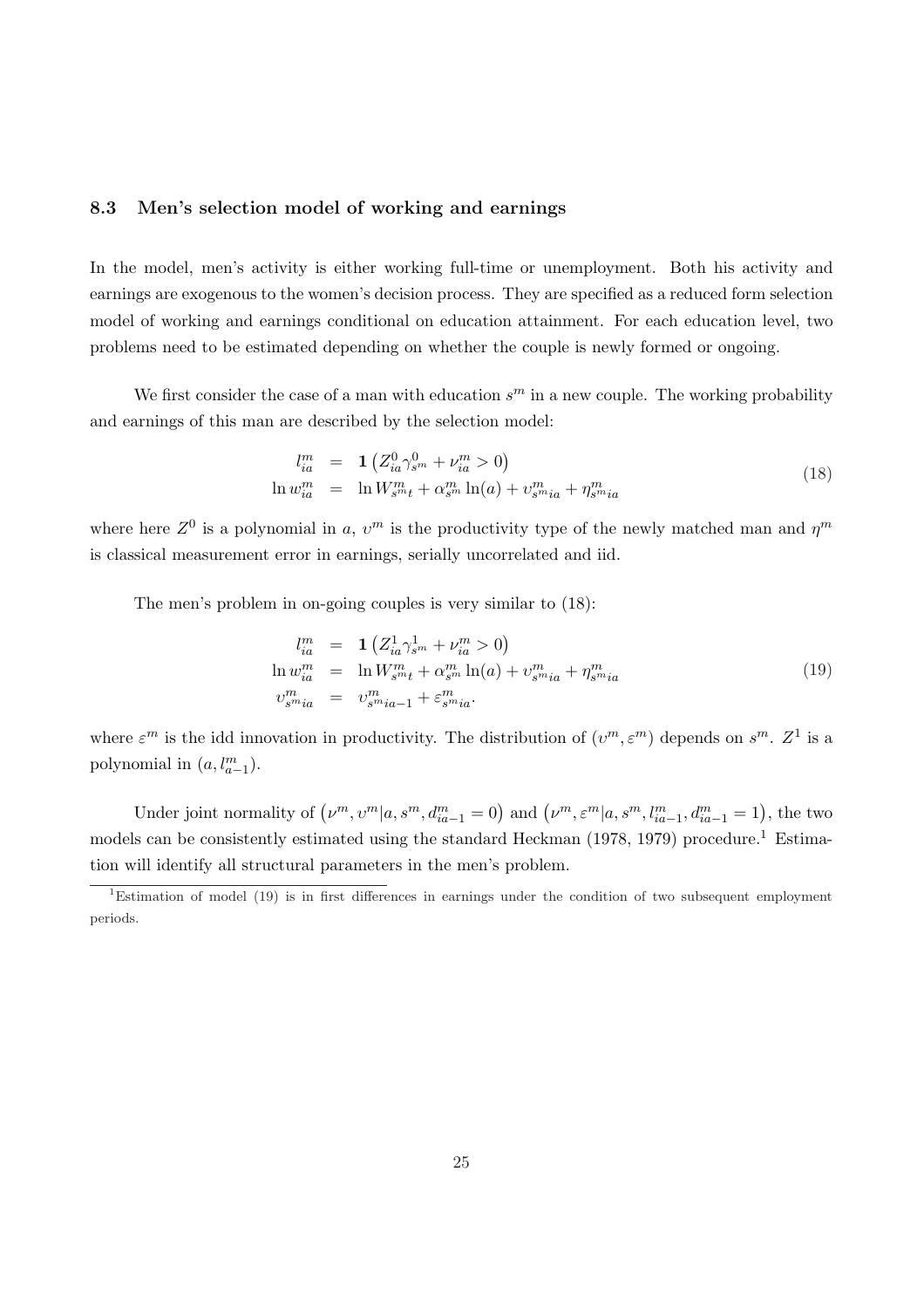# 8.4 Experience accumulation among women: part vs full time employment and depreciation rate

## 8.5 Depreciation rate

We start by disregarding the difference between part-time (PT) and full-time (FT) employment. A simplified version of the structural model including the correct rule of human capital accummulation is:

$$
l_{ia} = \mathbf{1} \left( \nu_{ia} > H \left( X_{ia} \right) \right)
$$
\n
$$
\ln w_{ia} = \ln W_s + \alpha_s \ln(e_{ia}) + v_{sia} + \zeta_{sia}
$$
\n
$$
v_{sia} = v_{sia-1} + \epsilon_{sia}
$$
\n
$$
e_{ia} = e_{ia-1} * (1 - d)^{1 - l_{ia-1}} + l_{ia-1}
$$

where  $d$  is the depreciation rate.

Consider an unemployment period of duration  $\tau > 0$  interrupted by employment at a. Previous registered experience is  $e_{i,a-\tau-1}$ . The change in log experience is

$$
\Delta \ln e_{ia} = \ln \left( \frac{(e_{i,a-\tau-1} + 1)(1-d)^{\tau}}{e_{i,a-\tau-1}} \right) \n= \ln \left( (1-d)^{\tau} + \frac{(1-d)^{\tau}}{e_{i,a-\tau-1}} \right).
$$

For e sufficiently large,

$$
\Delta \ln e_{ia} \quad \approx \quad \ln \left( (1 - d)^{\tau} \right)
$$

$$
\approx \quad -d\tau
$$

We use observations with large experience, above 10 years, and estimate the earnings equation within selection model:

$$
\Delta \ln w_{ia} = -d\alpha_s \tau + \Delta v_{sia}
$$
  

$$
v_{sia} = v_{sia-1} + \epsilon_{sia}
$$
  

$$
e_{ia} = e_{ia-1} * (1-d)^{1-l_{ia-1}} + l_{ia-1}
$$

where  $\Delta$  now measures change from last employment period to present and  $\Delta \ln w$  has been stripped of systematic annual variation in wage rates by level of education.